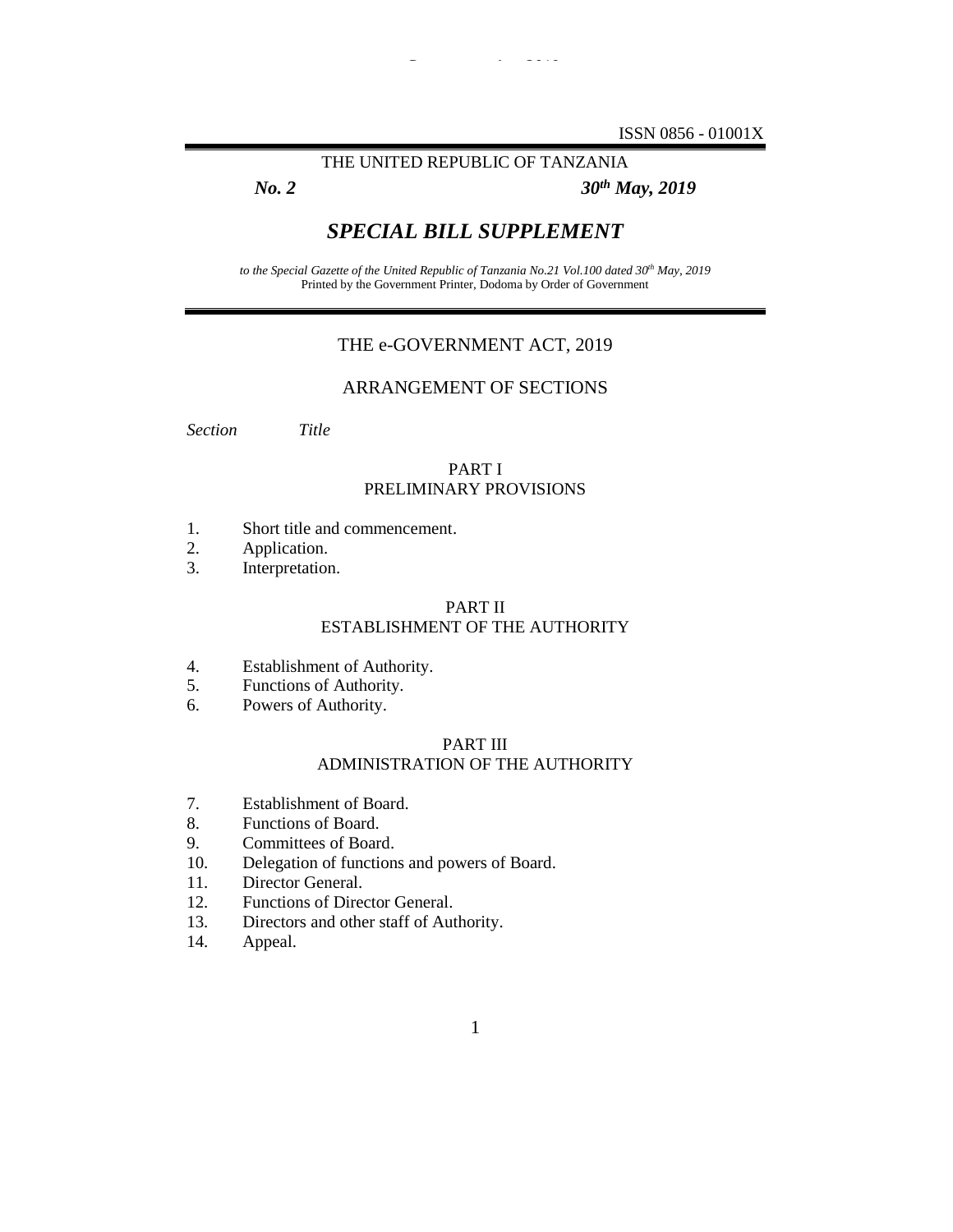### PART IV MANAGEMENT AND OPERATIONS OF e-GOVERNMENT

- 15. e-Government governance structure and processes.
- 16. National e-Government Steering Committee.
- 17. e-Government Technical Committee.
- 18. Institutional ICT Steering Committee.
- 19. Meetings of committees.
- 20. Operations, accountability and working relationship of committees.
- 21. Establishment of ICT Management Unit.
- 22. e-Government management.

### PART V

### e-GOVERNMENT INFRASTRUCTURE AND SYSTEMS

- 23. e-Government infrastructure.
- 24. ICT Projects.
- 25. e-Government systems.
- 26. Government ICT resources.

## PART VI e-GOVERNMENT SERVICES

- 27. Recognition of e-Government services.
- 28. Delivery of e-Government services.
- 29. Reduction of paper documents.
- 30. Electronic records.
- 31. Payment of money and issuance of receipt in electronic form.
- 32. Publication of documents in electronic *Gazette*.
- 33. Electronic communication of Government.
- 34. Audit of documents in electronic form.
- 35. Delivery of services by service provider.

### PART VII

## e-GOVERNMENT SECURITY

- 36. Establishment of e-Government Security Operations Center.
- 37. ICT security governance and management.
- 38. ICT security operations.
- 39. Security of ICT assets.
- 40. Identity and access management.
- 41. ICT security incident management.
- 42. Information system continuity management.
- 43. Information systems acquisition, development and maintenance.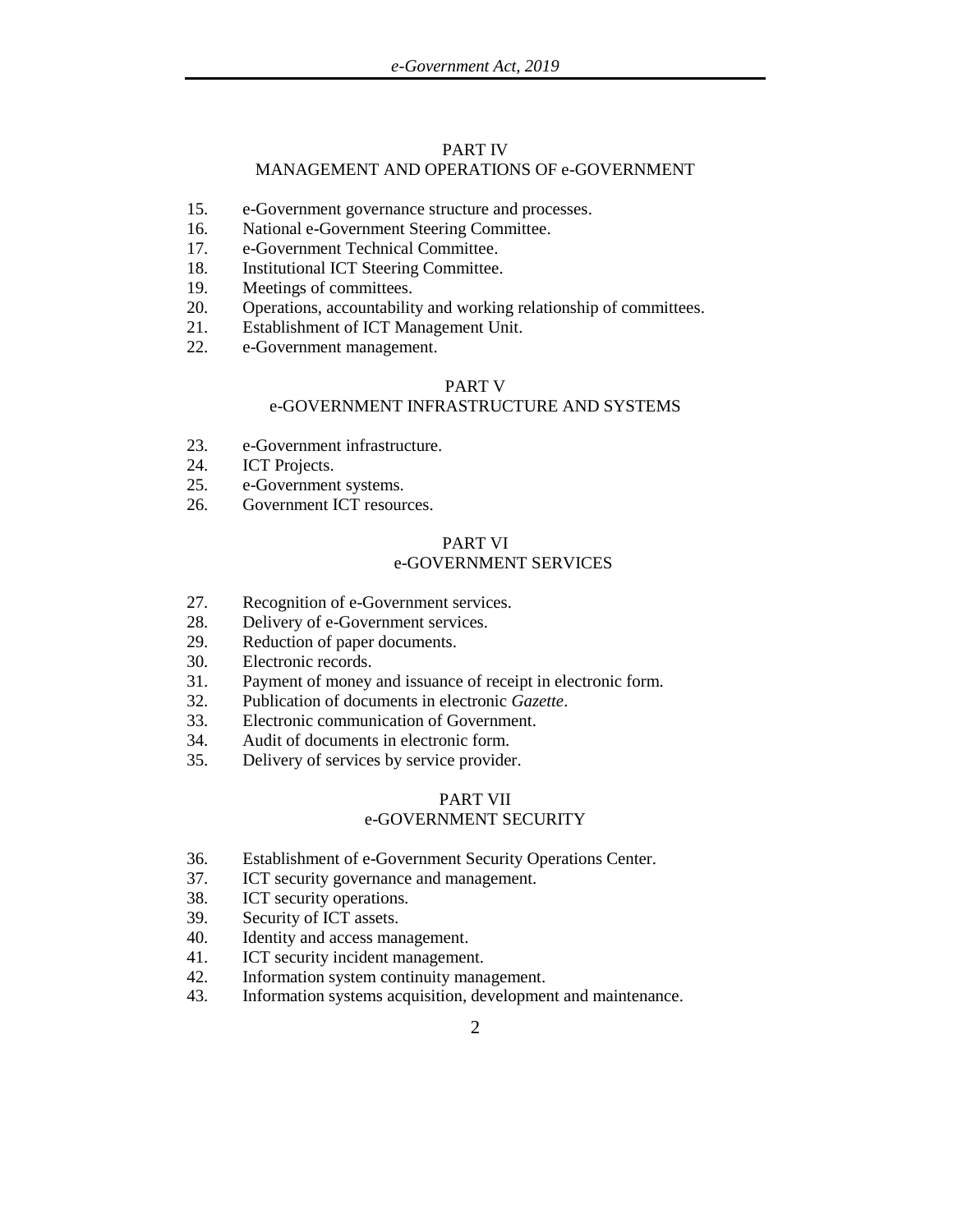- 44. Human resource security.
- 45. Physical and environment security.
- 46. ICT security compliance and audit.

#### PART VIII

## ELECTRONIC GOVERNMENT DATA MANAGEMENT

- 47. Electronic data management.
- 48. Data sharing and exchange.
- 49. Data standards.

# PART IX

## FINANCIAL PROVISIONS

- 50. Funds of Authority.
- 51. Financial management.
- 52. Estimates of income and expenditure and financial control.
- 53. Expenditure of fund.
- 54. Financial year.
- 55. Accounts and audit.
- 56. Annual report.

#### PART X GENERAL PROVISIONS

- 57. Offences and penalties.
- 58. General penalty.
- 59. Restriction on execution against property of Authority.
- 60. Regulations.
- 61. Rules, guidelines, code of ethics and conducts.

## PART XI

## CONSEQUENTIAL AMENDMENTS *Sub-Part I Amendment of the Electronic Transactions Act (Cap. 442)*

- 62. Construction.
- 63. Amendment of long title.
- 64. Addition of section 12A.
- 65. Repeal of Part III.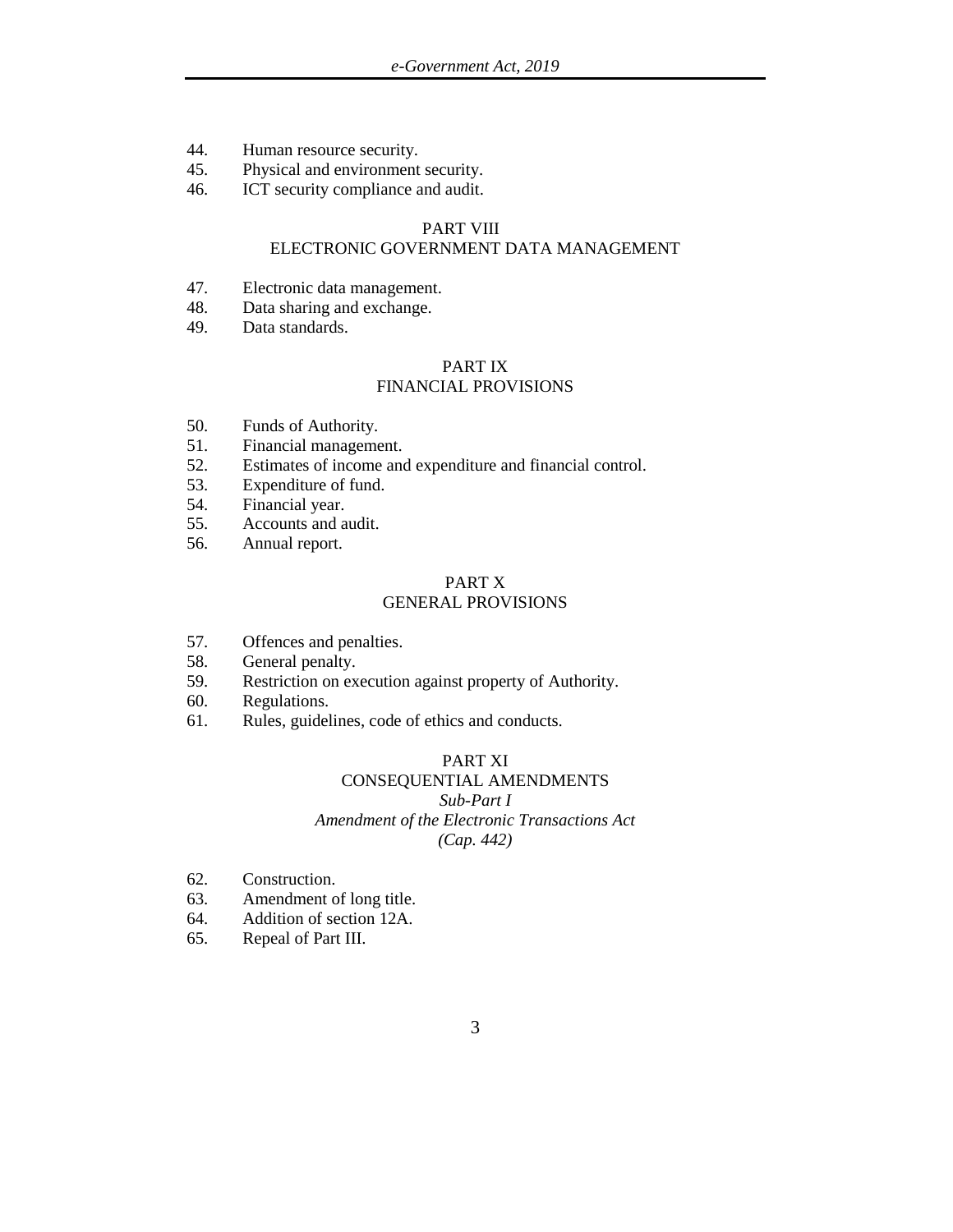## **NOTICE \_\_\_\_\_\_\_**

**\_\_\_\_\_\_\_**

The Bill to be submitted to the National Assembly is published for information to the general public together with a statement of its objects and reasons.

Dodoma, JOHN W. H. KIJAZI<br>28<sup>th</sup> May, 2019 Secretary to the Cabinet  $S$ *ecretary to the Cabinet* 

## A Bill

*for*

An Act to make provisions for e-Government services; the establishment of the e-Government Authority and its administration; management and operations of e-Government services; management of electronic data and for other related matters.

ENACTED by Parliament of the United Republic of Tanzania.

## PART I PRELIMINARY PROVISIONS

| Short title<br>and<br>commencem<br>ent | 1. This Act may be cited as the e-Government Act, 2019<br>and shall come into operation on such date as the Minister may, by<br>notice published in the <i>Gazette</i> , appoint.                                                                                                                   |
|----------------------------------------|-----------------------------------------------------------------------------------------------------------------------------------------------------------------------------------------------------------------------------------------------------------------------------------------------------|
| Application                            | 2. This Act shall apply to all public institutions of the<br>Government of the United Republic.                                                                                                                                                                                                     |
| Interpretatio<br>n                     | 3. In this Act, unless the context otherwise requires -<br>"asset" means any property owned by the Authority whether<br>tangible or intangible, including physical property, land,<br>shares or proprietary rights;<br>"Authority" means the e-Government Authority established under<br>section 4; |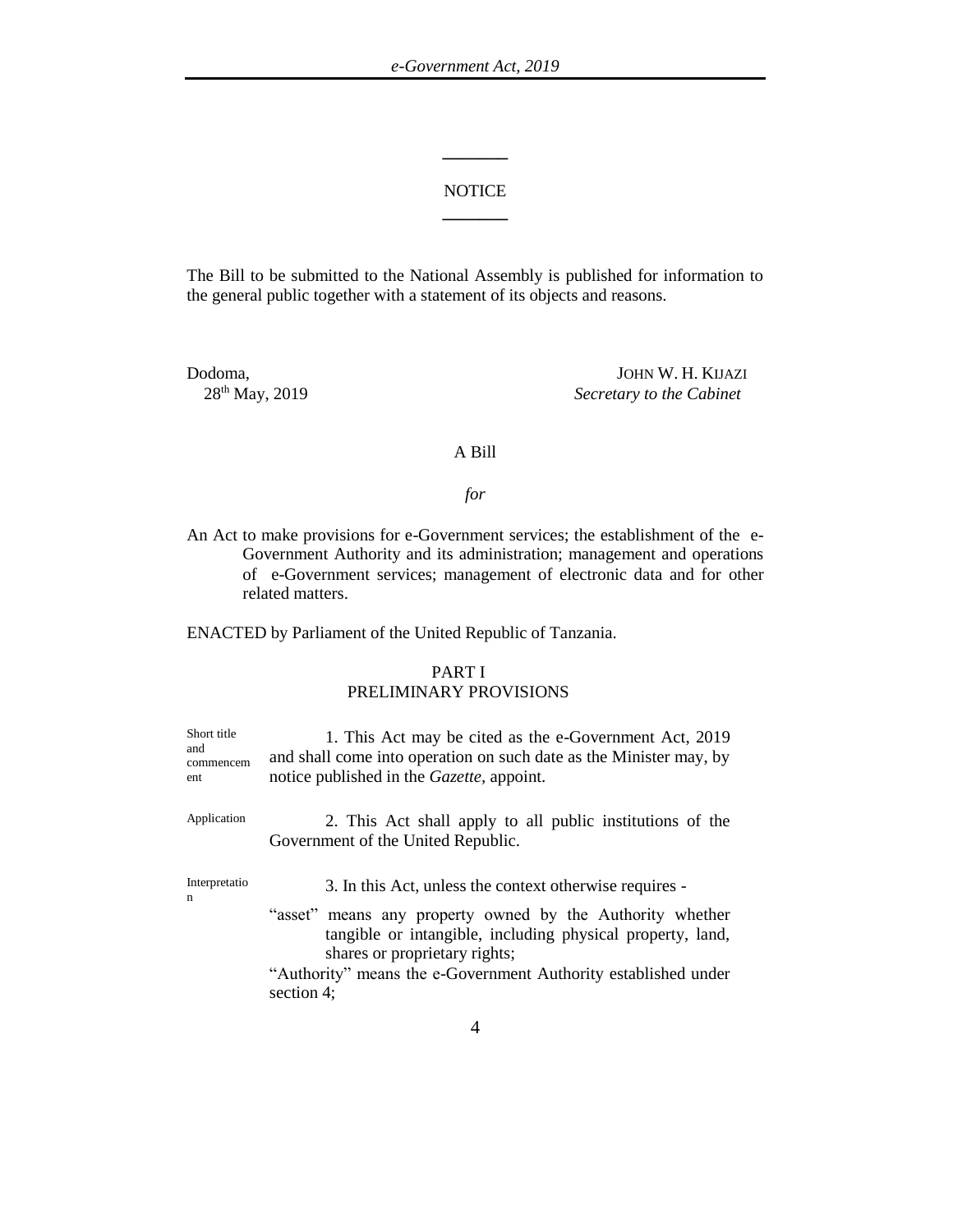- "availability" means ensuring timely and reliable access to and use of information;
- "Board" means the Board of Directors of the e-Government Authority established under section 7;
- "confidentiality" means preserving authorized restrictions on access and disclosure, including means for protecting personal privacy and proprietary information;
- "critical application software" means application software which is used to deliver or perform core institutions Government business processes;
- "critical system" means a system which is used to deliver or perform core institutions or Government business processes;
- "data" means any information presented in an electronic form;
- "Director General" means the Director General of the Authority appointed under section 11;
- "e-Government" means the use of information and communication technologies (ICT) by the Government to deliver public services;
- "e-Government initiative" means any intervention taken by public institution for the purpose of implementing e-government;
- "e-Government security" means ICT security in the public sector;
- "e-Government services" means all services which are delivered by public institutions by electronic means;
- "e-Government Technical Committee" means the e-Government Technical Committee established under section 17;
- "electronic communication" means any transfer of sign, signal or computer data of any nature transmitted in whole or in part by a wire, radio, electromagnetic, photoelectronic, photo optical or in any other similar form;
- "electronic record" means a record that is created, generated, sent, communicated, received, stored or accessed by electronic means;
- "ICT disposal" means ICT equipment and software disposal;
- "ICT infrastructure" means composite hardware, software, network resources and services required for the existence, operation and management of an enterprise ICT environment;
- "ICT project" means a project for acquiring, sourcing or improving ICT Infrastructure or systems for undertaking e-Government initiatives;
- "ICT Security" means protecting information systems from unauthorized access, use, disclosure, disruption,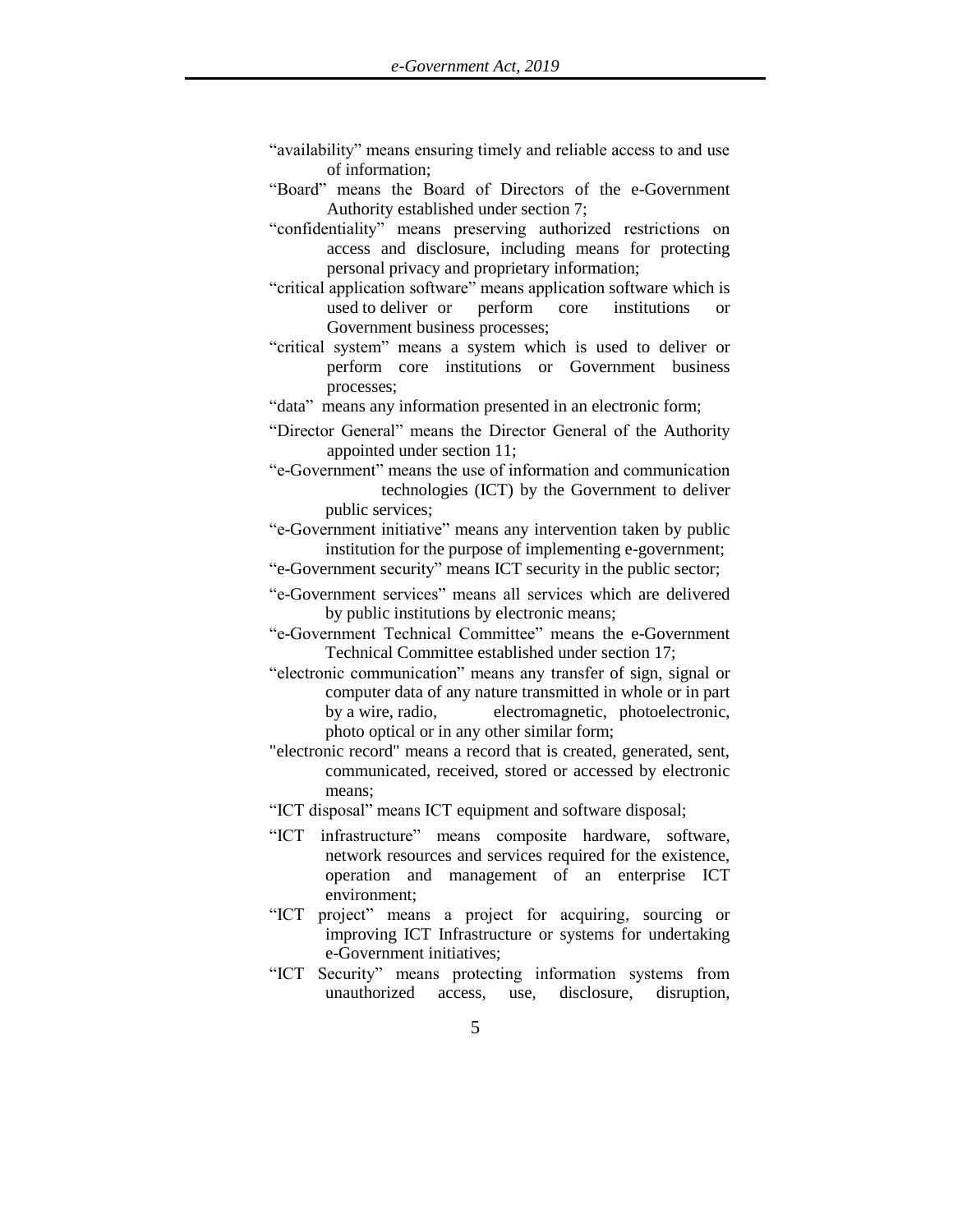modification, or destruction in order to provide confidentiality, integrity and availability;

- "ICT system" means an ICT set-up consisting of hardware, software, data, communication technology and people who use them;
- "Institutional ICT Steering Committee" means the Institutional ICT Steering Committee established under section 18;
- "integrity" means guarding against improper information modification or destruction, and includes ensuring information non-repudiation and authenticity;
- "interoperability" means the ability of different information technology systems and software applications to communicate, exchange data and use of information that has been exchanged;
- "metadata" means a set of data that describes and provides information about other data;
- "Minister" means the Minister responsible for e-Government;
- "National e-Government Steering Committee" means the National e-Government Steering Committee established under section 16;
- "public institution" Means ministries, independent departments, regional secretariats, local government authorities, executive agencies, parastatal organizations, public corporations or any other Government autonomous or semi-autonomous institutions;
- Cap 309 "record" has the meaning ascribed to it under the Records and Archives Management Act;
	- "service provider" means an organization, business or individual which offers electronic service to a public institution.

### PART II

## ESTABLISHMENT OF THE AUTHORITY

Establishme nt of Authority

4.-(1) There is established an Authority to be known as 'e-Government Authority', also known in its acronym as "e-GA".

(2) The Authority established under subsection (1) shall be a body corporate with perpetual succession and a common seal and shall, in its corporate name, be capable of:

(a) suing and being sued;

- (b) acquiring, holding and disposing of movable and immovable property;
- (c) exercising the powers and performing the functions conferred upon it by or under this Act; and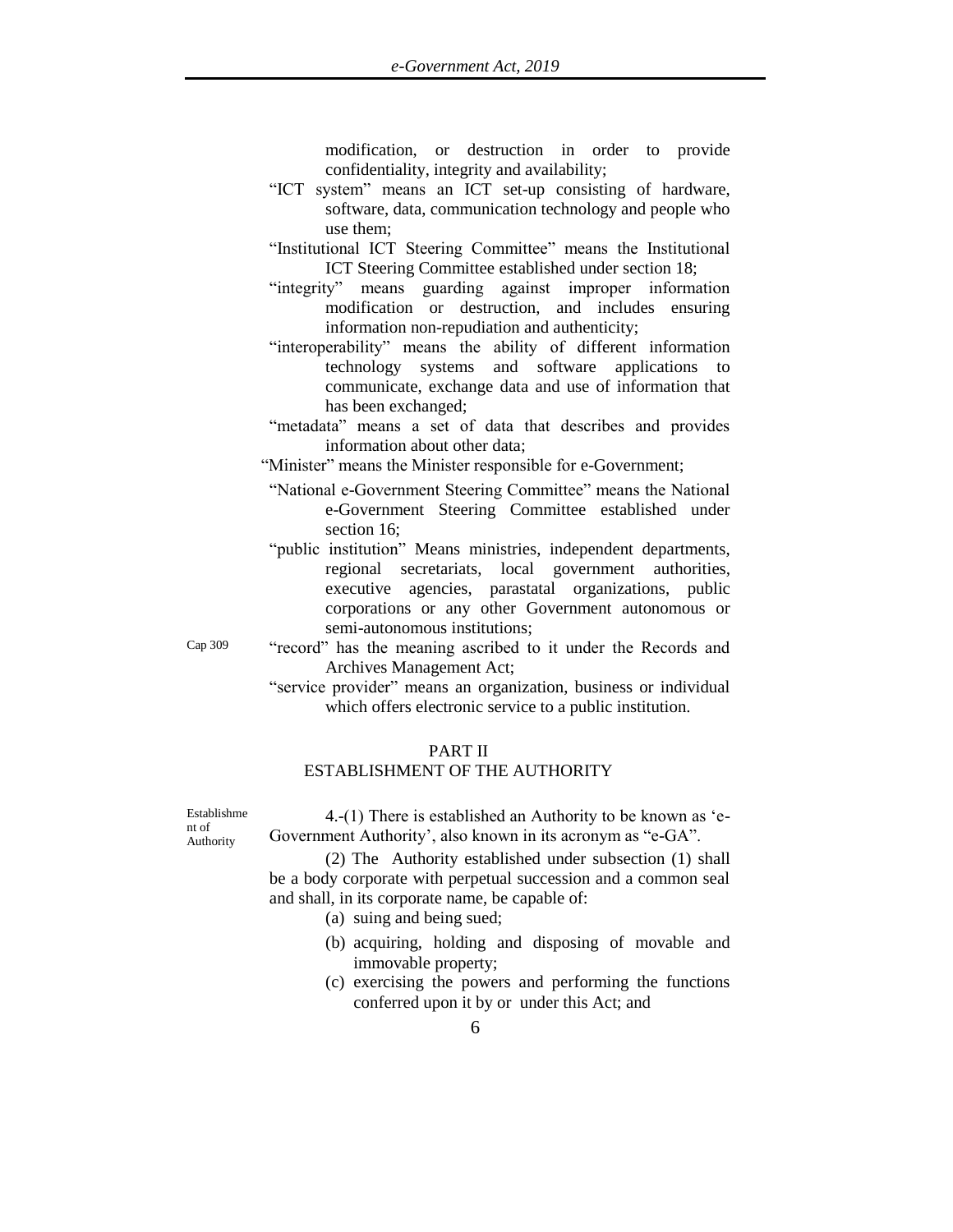(d) entering into any contract or other transaction, and doing or suffering to do all such other acts and things which a body corporate may lawfully perform, do or suffer to be done.

(3) Notwithstanding the preceding provisions of this section, the Attorney General shall have the right, through the Solicitor General, to intervene in any suit or matter instituted by or against the Authority.

(4) Where the Attorney General intervenes in any matter in pursuance of subsection (3), the provisions of the Government Proceedings Act, shall apply in relation to the proceedings of that suit or matter as if it had been instituted by or against the Government:

Provided that, the requirement of ninety days notice of intention to sue the Government as stipulated under the Government Proceedings Act shall not apply where the Attorney General intervenes under this section.

(5) Notwithstanding the provisions of subsection (2), the Authority shall have a duty to notify the Attorney General of any impending suit or intention to institute a suit or matter against the Authority.

Functions of Authority

5.-(1) The Authority shall coordinate, oversee and promote e-Government initiatives and enforce e-Government related policies, laws, regulations, standards and guidelines in public institutions.

(2) Without prejudice to subsection (1), the functions of the Authority shall be to:

- (a) promote and provide quality e-Government services to public institutions;
- (b) enforce compliance by public institutions to the National ICT Policy, e-Government related policies, laws, regulations, standards and guidelines during planning, acquisition, implementation, delivery, support and maintenance of ICT infrastructure and systems;
- (c) provide guidance and assistance on e-Government initiatives to public institutions;
- (d) approve software and hardware to be used by public institutions;
- (e) promote cooperation and coordination among users and providers of ICT services in public institutions;
- (f) ensure end to end visibility of Government ICT systems and other systems offering services to the

Cap. 5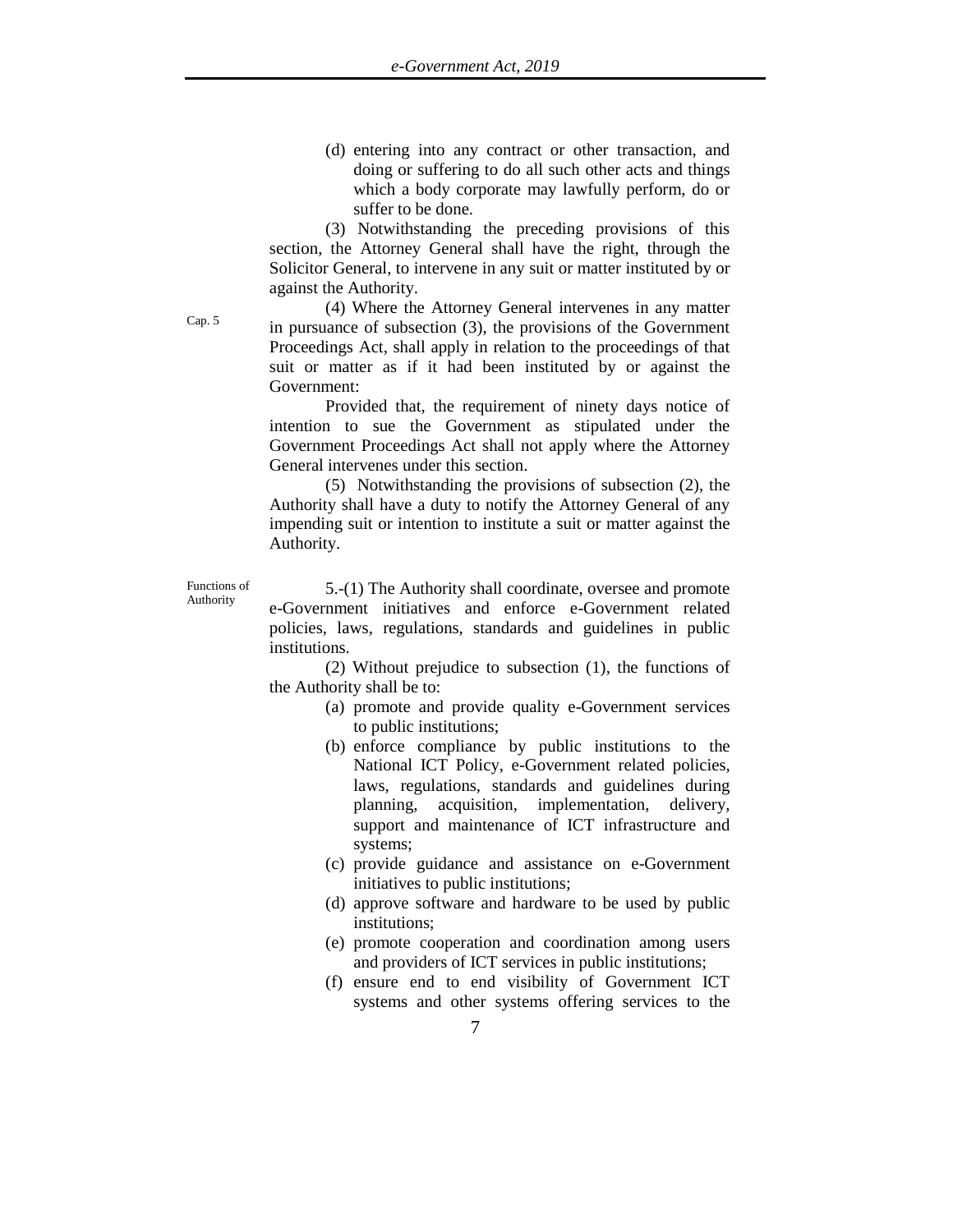Government including undertaking periodic audits of them;

- (g) ensure integration and interoperability of Government ICT systems and other systems offering services to the Government;
- (h) enhance capacity of public institutions to implement e-Government initiatives;
- (i) set technical standards and procedures for information and communication technology planning, acquisition, implementation, acceptance, support, sustainance, disposal, risk management, data protection, security and contingency management for public institutions;
- (j) in collaboration with other relevant authorities, undertake ICT systems audits and ICT security assessments on Government ICT systems and other private ICT systems offering services to the Government;
- (k) facilitate public institutions to access shared ICT infrastructure and systems;
- (l) monitor and evaluate e-Government implementation in the Public institutions;
- (m) facilitate and support implementation of all sector specific ICT systems and services;
- (n) advise the Government on implementation of e-Government;
- (o) facilitate public access to e-Government services;
- (p) provide technical advice on ICT human resources recruitment and development in public institutions;
- (q) promote e-Government research, development and innovation in public institutions;
- (r) establish and maintain secure shared Government ICT infrastructure and systems;
- (s) develop mechanisms for enforcement of ICT security standards and guidelines, provision of support on ICT security operations, and implementation of Government-wide cyber security strategies;
- (t) provide technical advice on Government business process re-engineering and integration; and
- (u) perform such other functions as may be conferred on the Authority by this Act or any other written law.

Powers of Authority

6. The Authority shall, in the performance of its functions under this Act have powers to: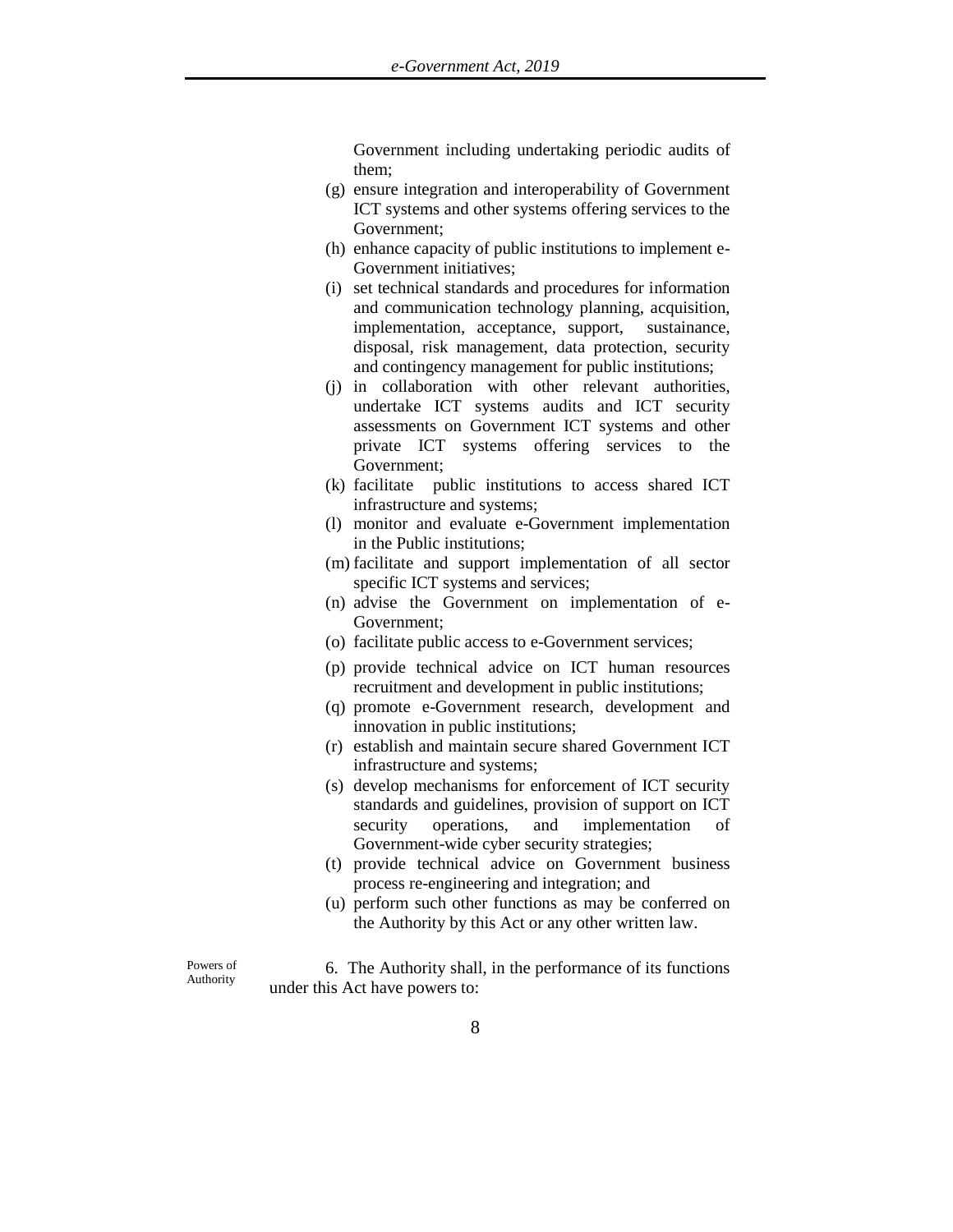- (a) demand any information, document, record or report in respect of any ICT related system, infrastructure, project or initiative from any public institution;
- (b) commission or undertake investigations or performance audits on any ICT project, systems and infrastructure in the public institutions;
- (c) inspect any ICT project, systems and infrastructure to ensure compliance with e-Government standards and guidelines by any public institution;
- (d) manage complaints related to e-Government services from public, service providers or any other person;
- (e) commission or undertake any study relevant to the determination of any decision made in executing ICT projects in the public institutions;
- (f) stop any implementation of ICT project by public institution which is not in compliance with e-Government standards and guidelines; and
- (g) demand physical or logical access to any public institution ICT systems, infrastructure, or networks for the purposes of conducting ICT audits or ICT security assessments.
- (h) require any public institution to-
	- (i) furnish any information or produce any record or any document relating to ICT projects, systems or infrastructure; or
	- (ii) answer all relevant questions relating to e-Government initiatives;
- (i) examine records or other documents and take copies or extracts therefrom; and
- (j) request any professional or technical assistance from any appropriate body within or outside the United Republic.

#### PART III

#### ADMINISTRATION OF THE AUTHORITY

Establishme nt of Board

7.-(1) There shall be a Board of Directors of the Authority to be known as e-Government Authority Board which shall be the governing body of the Authority.

(2) The Board shall be composed of the Chairman who shall be appointed by the President and seven other members to be appointed by the Minister as follows:

(a) a member from the Ministry responsible for e-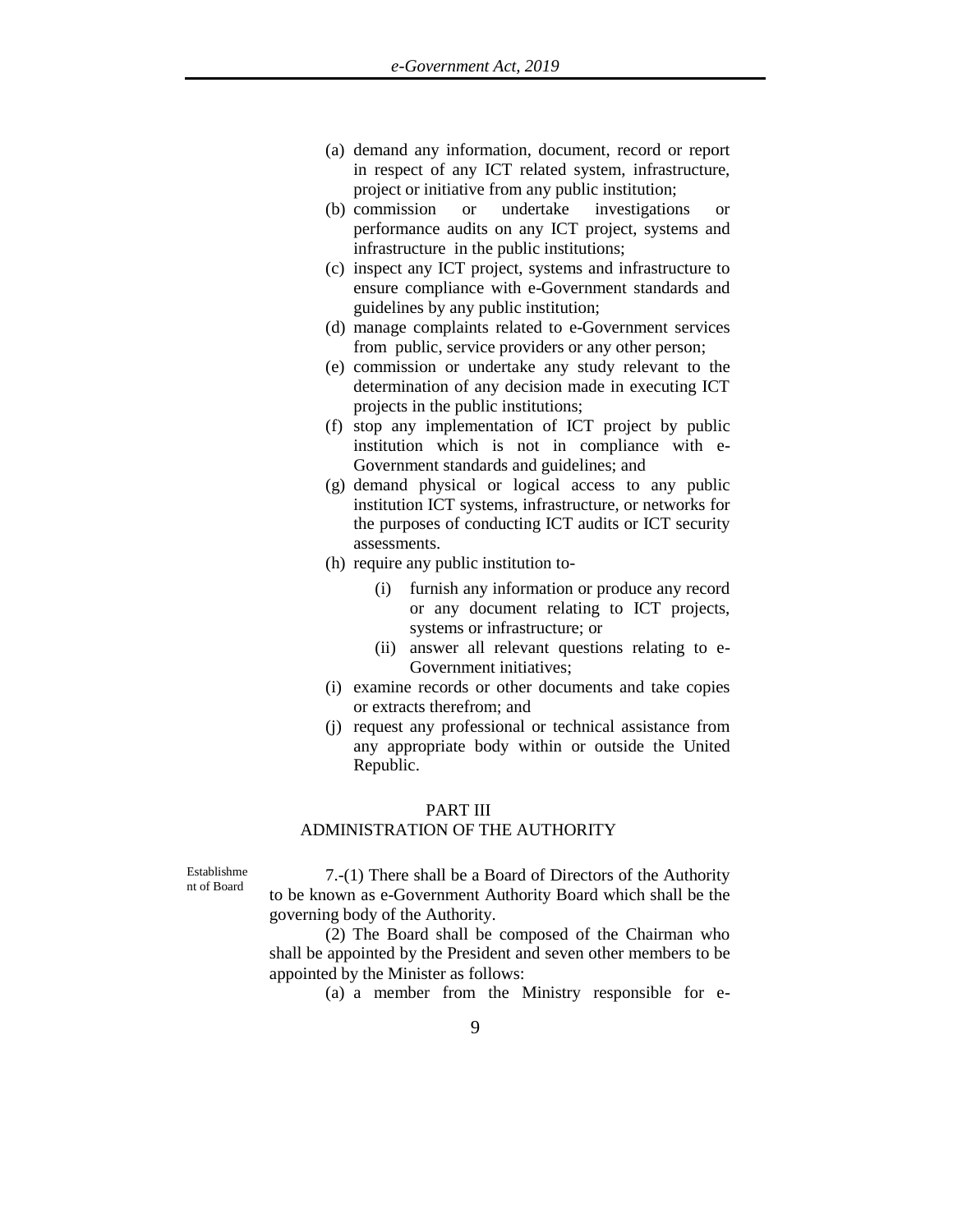Government;

- (b) a member from the institution responsible for revenue collection;
- (c) a member from public higher learning institution;
- (d) a member from the Ministry responsible for communication;
- (e) a law officer from the Office of the Attorney General;
- (f) a member from the Ministry responsible for local government Authorities;
- (g) one member as Minister may consider necessary.

(3) The Minister shall, in appointing members under subsection (2)-

- (a) ensure that at least three members are experts in ICT, finance and tax management or telecommunication engineering;
- (b) have due regard to gender.
- (4) The Director-General shall be the Secretary to the Board.

(5) The provisions of the Schedule shall have effect as to the tenure of office of the members, proceedings of the Board and other matters relating to the Board.

Functions of Board

8. Functions of the Board shall include to-

- (a) advise the Minister on matters relating to e-Government initiatives;
- (b) approve and monitor the implementation of policies pertaining to the Authority;
- (c) approve career development plans, staffing levels and terms and conditions of service for the staff of the Authority;
- (d) appoint and confirm managerial staff of the Authority;
- (e) conduct managerial oversight and review the activities and performance of management of the Authority;
- (f) evaluate the performance of the entire management team and take necessary measures;
- (g) exercise disciplinary power over managerial staff of the Authority;
- (h) ensure effective and efficient use of resources of the Authority;
- (i) approve the Authority's corporate strategic plan, annual work programme and annual budget;
- (j) approve financial and performance reports of the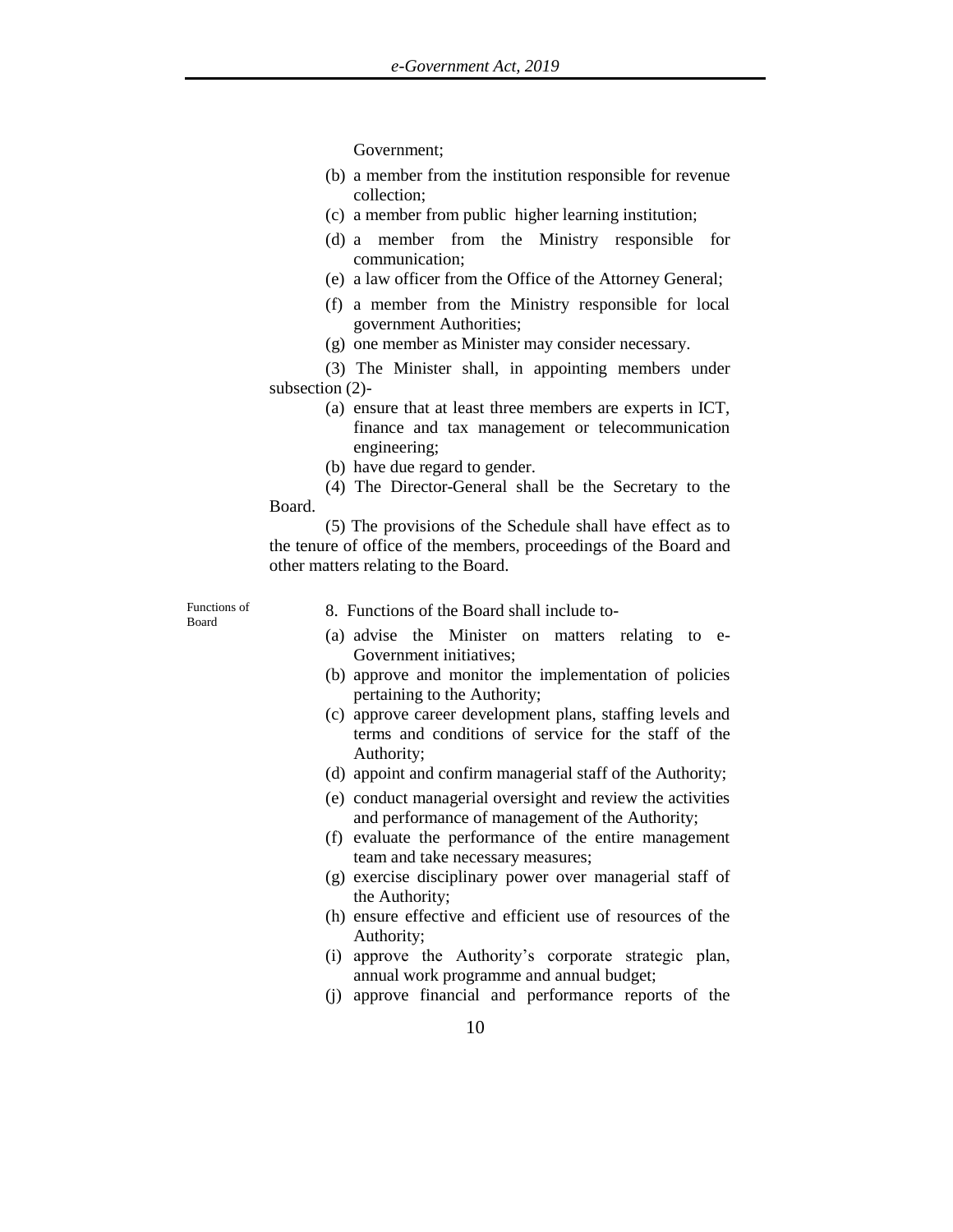Authority;

- (k) report to the Minister the progress of the business of the Authority on quarterly basis; and
- (l) perform any other functions as may, subject to the provisions of this Act, be directed by the Minister.

**Committees** of Board

9.-(1) The Board shall, for the purpose of facilitation of performance of its functions under this, establish such numbers of committees to perform specific functions as the Board may determine.

(2) The committee established under subsection (1) shall perform the functions of the Board upon such terms and conditions as the Board may determine.

Delegation of functions and powers of Board

10.-(1) The Board may, subject to such terms and conditions as it deems necessary, delegate to any committee of the Board or to the Director General any functions or powers vested in it by this Act or any other written law:

Provided that, the Board shall not delegate its powers to-

(a) prescribe fees, charges and commissions;

(b) borrow or lend money; and

(c) appointment of management staff of the Authority.

(2) Any power or function so delegated shall be exercised or performed by the committee of the Board or Director General in the name and on behalf of the Board.

(3) Notwithstanding the delegation made under subsection (1), the Board may exercise any power or perform any function so delegated under this Act.

Director General

11.-(1) There shall be a Director General to be appointed by the President who shall be the chief executive officer and accounting officer accountable to the Board for the proper administration and management of the functions and affairs of the Authority.

(2) A person shall not qualify for appointment as a Director General unless that person-

- (a) is a holder of at least a post graduate degree in the field of computer science, information technology, data communication or electronic engineering and telecommunication or its equivalent from a recognized university; and
- (b) possesses at least five years working experience in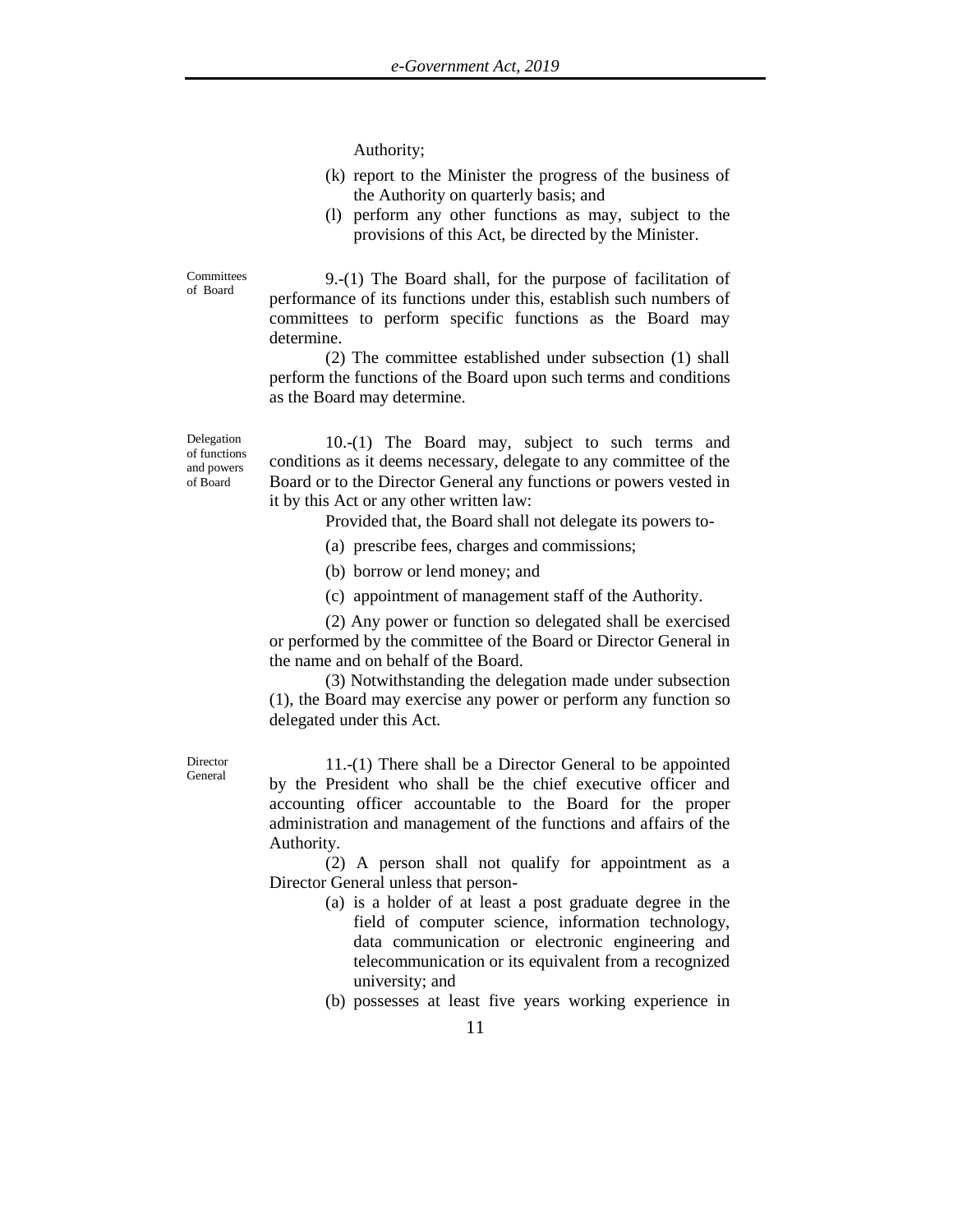managerial position in the field stipulated in paragraph (a).

(3) The Director General shall, subject to his satisfactory performance, hold office for a period of five years and shall be eligible for re-appointment.

Functions of Director General

12.-(1) Without prejudice to the generality of section 11, the Director General shall be responsible for the-

- (a) management and operations of the Authority;
- (b) management of the funds, property and business of the Authority;
- (c) appointment, confirmation, promotion and discipline of staff of the Authority other than managerial staff;
- (d) promotion of training and career development of all staff of the Authority; and
- (e) management of other human resources and administration related issues of all staff of the Authority.

(2) In fulfilling the responsibilities stated under subsection (1), the Director General shall comply with the provisions of the Public Service Act and such other relevant laws as may be required.

**Directors** and other staff of Authority

Cap. 298

13.-(1) There shall be such number of directors and other staff of the Authority in such number and categories as may be required to manage and perform the functions of the Authority under this Act.

(2) In the performance of their functions under this Act, the directors and other staff of the Authority shall be accountable and report to the Director General.

Appeal 14. A person who is aggrieved with the decision of the Board or of the Director General may seek remedy in accordance with the Public Service Act.

12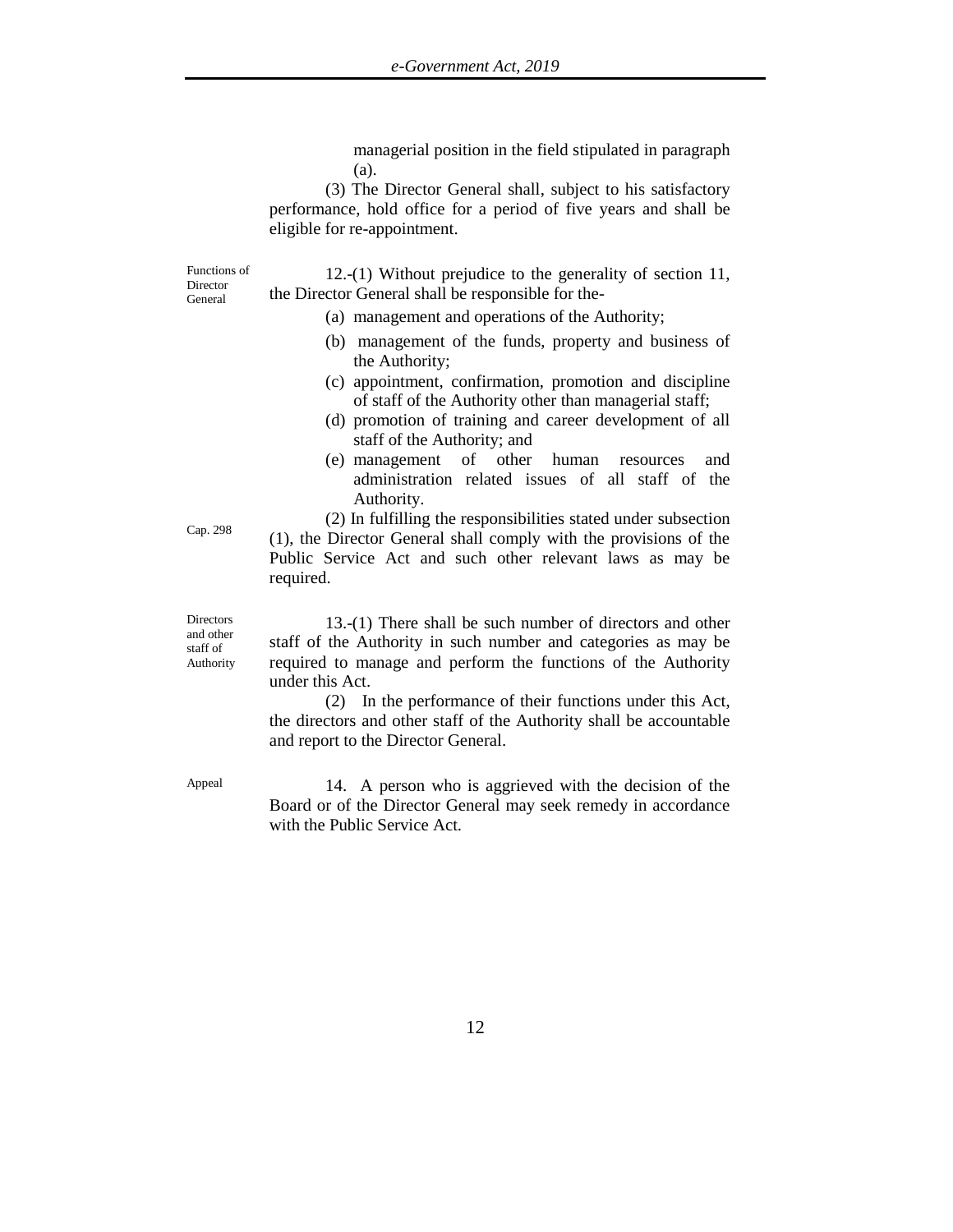#### PART IV

#### MANAGEMENT AND OPERATIONS OF e-GOVERNMENT

e-Government governance structure and processes

15.-(1) There shall be established e-Government governance structure and processes in the Public Service to govern and control the implementation and proper use of ICT in public institutions.

(2) The e-Government governance structure under subsection (1) shall include National e-Government Steering Committee, e-Government Technical Committee and Institutional e-Government Steering Committee.

National e-Government Steering **Committee** 

16.-(1) There is established a National e-Government Steering Committee for overseeing national e-Government matters.

(2) The National e-Government Steering Committee shall be composed of the following members:

(a) the Chief Secretary who shall be the Chairman;

- (b) the Permanent Secretary of the Ministry responsible for e-Government;
- (c) the Permanent Secretary of the Ministry responsible for ICT;
- (d) the Permanent Secretary of the Ministry responsible for finance;
- (e) the Permanent Secretary of the Ministry responsible for Local Government;
- (f) the Deputy Attorney General; and
- (g) the Director General.

(3) The National e-Government Steering Committee shall perform the following functions:

- (a) provide strategic and policy direction required to drive the transformation of the public service delivery and administration in the digital age;
- (b) approve cross cutting ICT policies, strategies, master plan and directives in the Government;
- (c) advise on key ICT projects and programmes to ensure synergistic and cost-effective adoption of ICT in the Government;
- (d) advise the Minister on all matters relating to e-Government.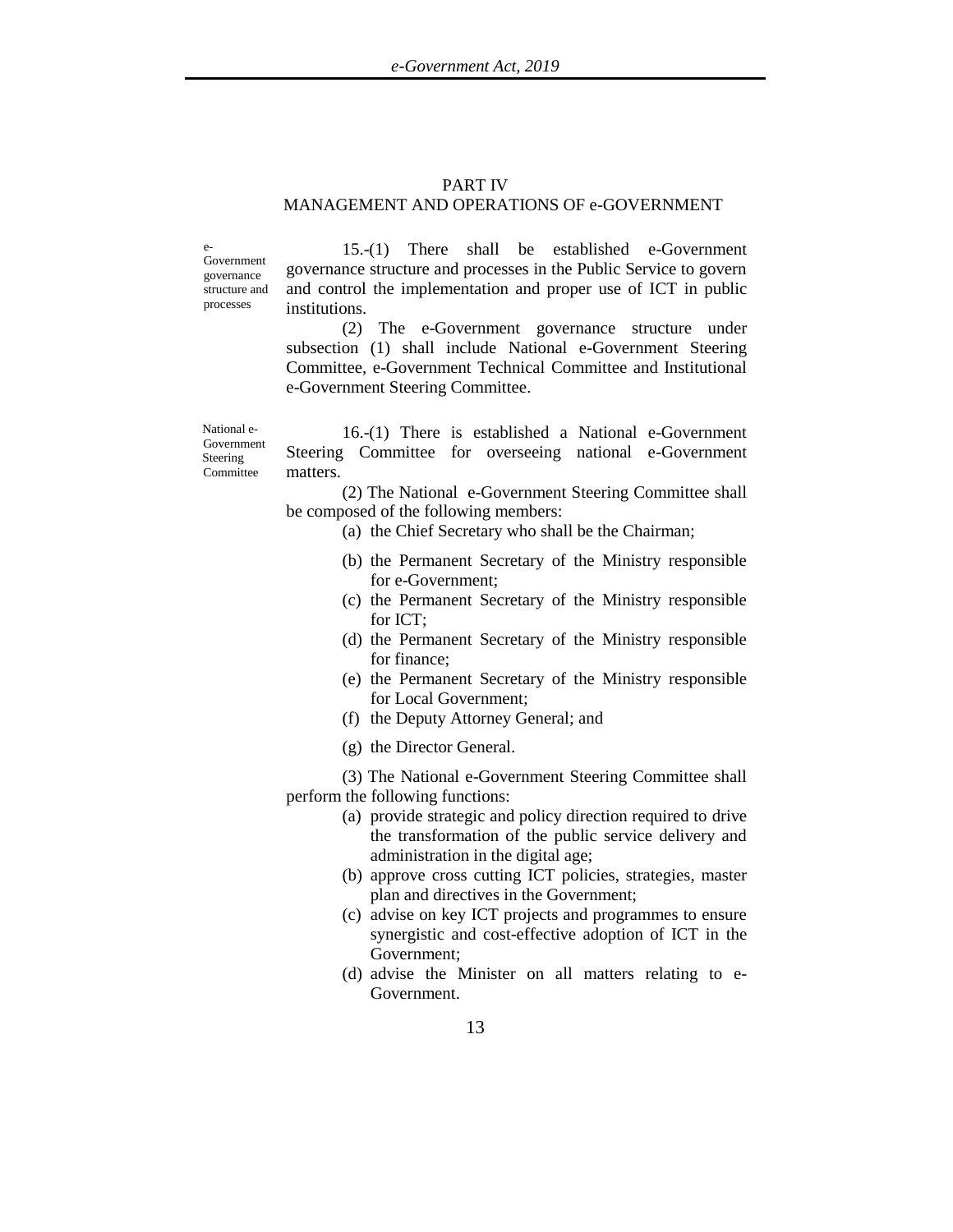(e) perform such other functions as may be directed by the Minister.

(4) The Ministry responsible for e-Government shall serve as secretariat to the National e-Government Steering Committee.

(5) The e-Government Steering Committee shall prepare semi annual report of its deliberations and submit the report to the Minister.

e-Government Technical Committee

17.-(1) The Minister shall establish e-Government Technical Committee for providing technical guidance to public institutions on implementation of ICT initiatives.

(2) The e-Government Technical Committee shall be composed of heads of ICT of ministries and ICT technical directors of public institutions.

(3) The Chairman of e-Government Technical Committee shall be appointed by the Minister and the Secretary shall be appointed by the Authority.

(4) The e-Government Technical Committee shall perform the following functions:

- (a) to review and recommend on e-Government policies for adoption by all public institutions;
- (b) to review and recommend on e-Government master plan and strategies for adoption by all public institutions;
- (c) to approve e-Government standards and practices to facilitate data sharing across public institutions;
- (d) to review and recommend on key national e-Government Projects and programmes;
- (e) to provide technical guidance on resolving conflicts on implementation of key ICT projects and initiatives in public institutions;
- (f) advise the National e-Government Steering Committee on all matters relating to e-Government.
- (g) perform such other functions as may be directed by the Authority or the National e-Government Steering Committee.

(5) The e-Government Technical Committee shall, in the performance of its functions under this Act, be accountable and report to the National e-Government Steering Committee.

(6) The e-Government Technical Committee shall prepare reports of its deliberations on quarterly basis submission to the e-Government Steering Committee.

(7) The e-Government Technical Committee may, for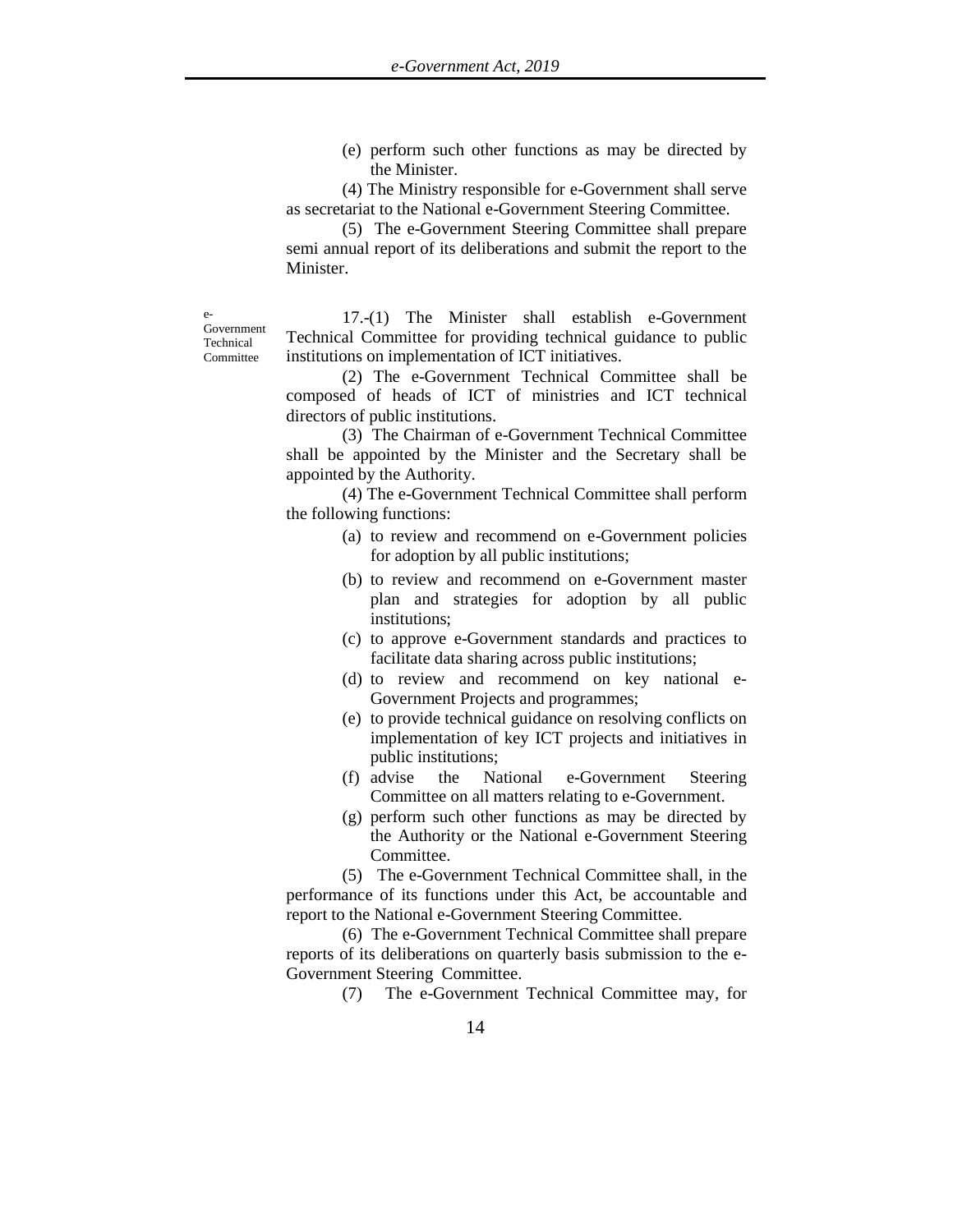efficient operation of its functions under subsection (4), form such number of subcommittees to perform technical functions as it may determine.

Institutional ICT Steering Committee

18.-(1) The accounting officer of each public institution shall establish an Institutional ICT Steering Committee for providing technical guidance on implementation of ICT initiatives.

(2) The Institutional ICT Steering Committee shall be composed of a minimum of six and maximum of seven members as follows:

- (a) accounting officer who shall be the Chairman;
	- (b) head of ICT who shall provide secretariat to the Committee;
	- (c) head of planning;
- (d) head of procurement;
- (e) Chief Internal Auditor;
- (f) Chief Accountant; and
- (g) at least one head of key business unit.

(3) The Institutional ICT Steering Committee shall perform the following functions:

- (a) to review and approve ICT policy and strategy of the institution;
- (b) to review and provide advice on ICT investment portfolio and priorities;
- (c) to ensure alignment of ICT with the organization's business needs;
- (d) to ensure e-Government guidelines and standards are implemented by the institution;
- (e) to ensure continuous monitoring and evaluation of institutional ICT projects;
- (f) to review and approve institutional disaster recovery plan and ensure its effective implementation;
- (g) to approve any other institutional e-Government subcommittee as may, from time to time, be constituted and address specific ICT related matters;
- (h) to prepare and submit quarterly Ministerial e-Government progress report to the Authority; and
- (i) to perform such other functions as may be directed by the accounting officer or the Authority.

(4) Institutional ICT Steering Committee for public institution other than Ministry, Region or Local Government Authority shall be composed of members from the Ministry under which the public institution belongs.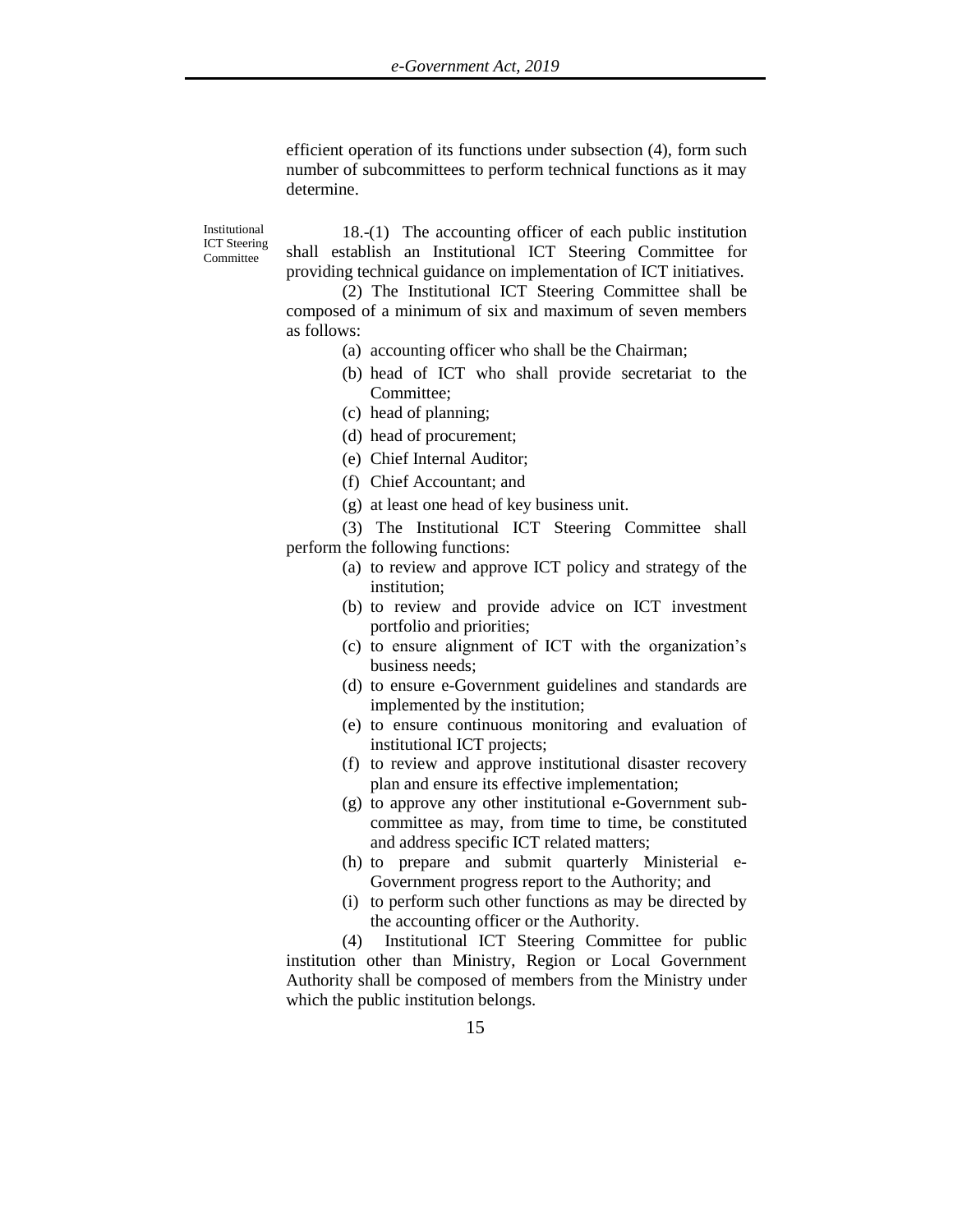(5) Institutional ICT Steering Committee for Local Government Authorities shall be composed of members from the Region in which the Local Government Authority belongs.

(6) For effective data, security and service governance, public institutions may establish such other potential management sub-committees.

(7) The Institutional ICT Technical Committee shall prepare quarterly report of its deliberations and submit to the e-Government Technical Committee.

Meetings of Committees

19.-(1) The Committees established under sections 16, 17 and 18 shall, for the purpose of performing their respective functions, hold such number of meetings or deliberations of matters under this Act.

(2) The Committees may, during the meeting, co-opt any person whose presence is in its opinion desirable in the deliberation of meeting of the committees.

Operations, accountabilit y and working relationship of committees

20. The Minister may make regulations prescribing matters relating to the operations, accountability, working relationship of the committees and other relevant matters.

Establishme nt ICT Management Unit

21.-(1) For the better carrying out the provisions of this Act, there shall be established in every public institution an ICT Management Unit with such number of staff as may be required for efficient performance of functions in the respective public institution.

(2) The ICT Management Unit shall consist of ICT specialists with appropriate qualifications.

(3) The ICT Management Unit shall be headed by a person with appropriate academic and professional qualification and experience in ICT.

(4) The head of ICT Management Unit shall report directly to the accounting officer of the public institution.

(5) For the purpose of this section, "ICT management unit" includes directorate, department or unit responsible for ICT matters in the public institution.

egovernment management

22.-(1) A public institution shall ensure that e-Government initiatives are managed in compliance with guidelines issued by the Minister and technical standards and guidelines issued by the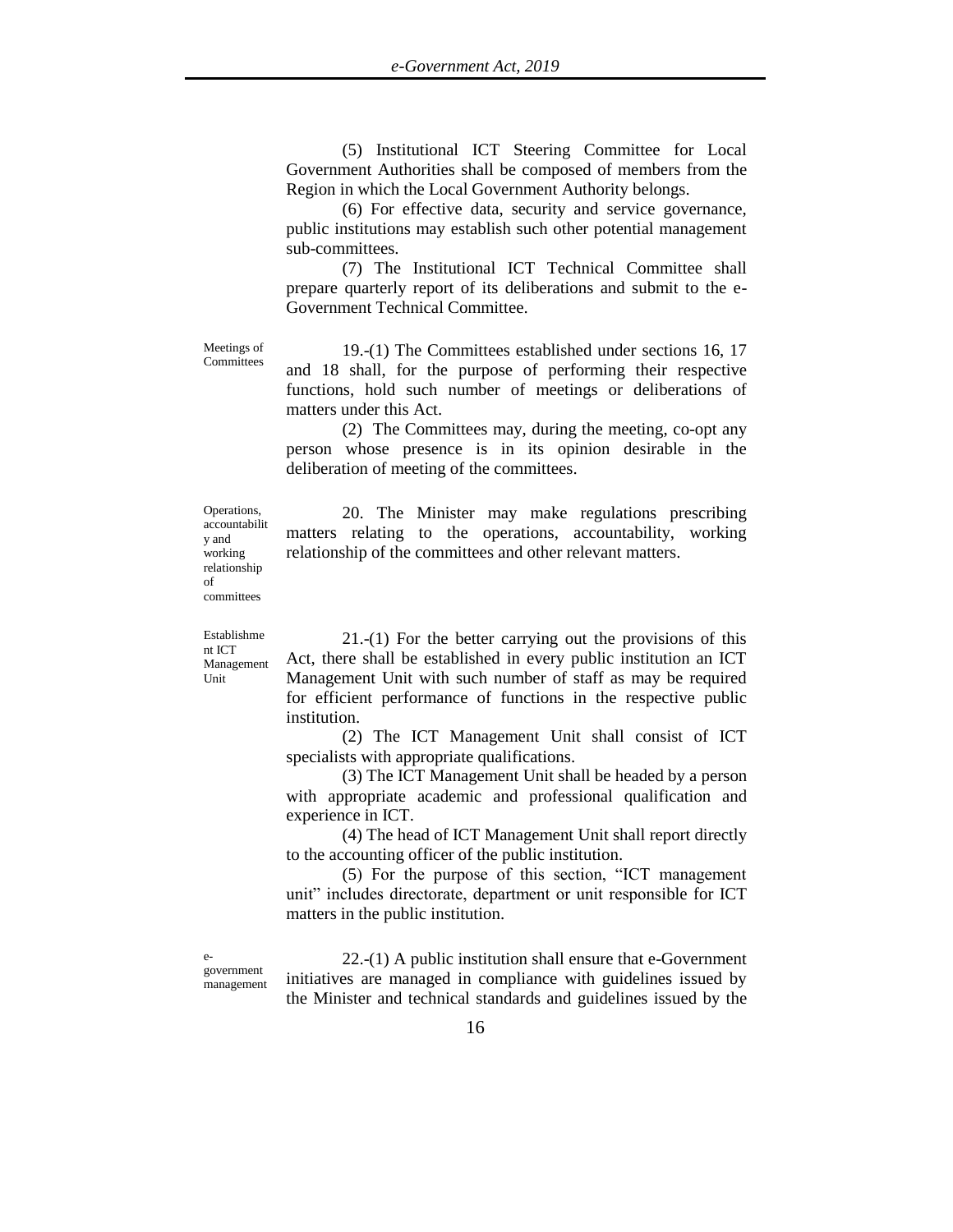Authority.

(2) For the purpose of subsection (1), a public institution shall, on annual basis, conduct self-assessment on the implementation of e-Government initiatives and submit a copy of the report to the Authority.

(3) The Authority shall ensure that e-Government initiatives within public institutions are managed in compliance with guidelines issued by the Authority.

#### PART V

## e-GOVERNMENT INFRASTRUCTURE AND SYSTEMS

infrastructur 23.-(1) For the purpose of ensuring that the Government has maximum optimization of infrastructure, public institutions shall use Government approved communication infrastructure for any communication.

(2) For the purpose of ensuring cost effectiveness and ICT readiness, construction of any Government owned infrastructure such as roads, railways, buildings and such other infrastructure shall, subject to the guidelines issued by the Authority-

- (a) include ICT Infrastructure as part of the project design in accordance with the standards, conditions or guidelines issued by the Authority;
- (b) share all the necessary ICT design with the Authority; and
- (c) provide necessary environment for installation of communication infrastructure.

(3) Notwithstanding any other law to the contrary, the installation of Government ICT infrastructure in road, railway or any reserve shall not be subject to any charges.

e-

e

Government

ICT Projects 24.-(1) Each public institution shall implement ICT projects in compliance with technical standards and guidelines as may be prescribed by the Authority.

> (2) For the purpose of ensuring compliance with technical standards and guidelines and avoiding duplication of efforts, any institution that intends to implement ICT project shall submit to the Authority for advice and-

- (a) provide details of the projects during the planning stage and receive clearance from the Authority before solicitation of the funds;
- (b) formulate a competent project team;
- (c) Maintain all necessary project documents; and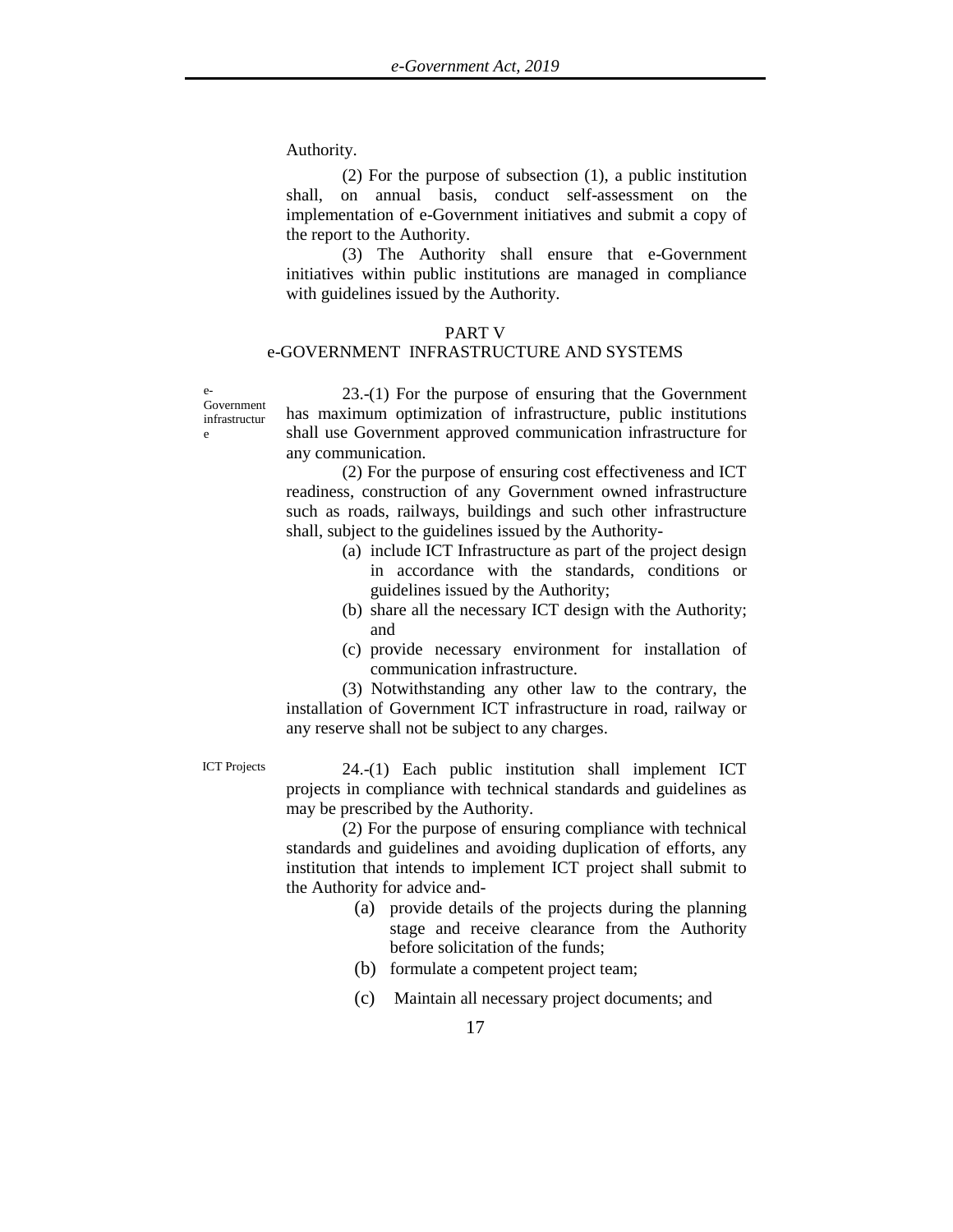(d) submit final project report to the Authority in a format provided by the Authority.

Government systems

e-

25. Public institutions shall, for the purpose of e-Government system sustainability, reliability, continuity and availability-

- (a) in the case of development of new system-
	- (i) prepare all the necessary requirements and initial documentation based on the set of standards and guidelines as provided by the Government and share with the Authority;
	- (ii) involve relevant stakeholders and avoid duplication;
	- (iii) where applicable, use Government centralized systems instead of developing new system;
	- (iv)formulate government competent team to participate in the system development; and
	- (v) submit all system development reports to the Authority;
- (b) in the case of system deployment and hosting-
	- (i) assess the system and produce assessment report before deployment in the production environment; and
	- (ii) host the system to the Government approved hosting environment;
- (c) in the case of system operations and maintenance-
	- (i) ensure availability of competent staff to support the system operations;
	- (ii) establish user support mechanism of the system; and
	- (iii) undertake regular maintenance of the system when required.

Government ICT resources

26.-(1) For the purpose of proper utilization and management of Government owned ICT resources, public institutions shall -

> (a) observe value for money, flexibility in customization, scalability, integration and interoperability in sourcing or using application software;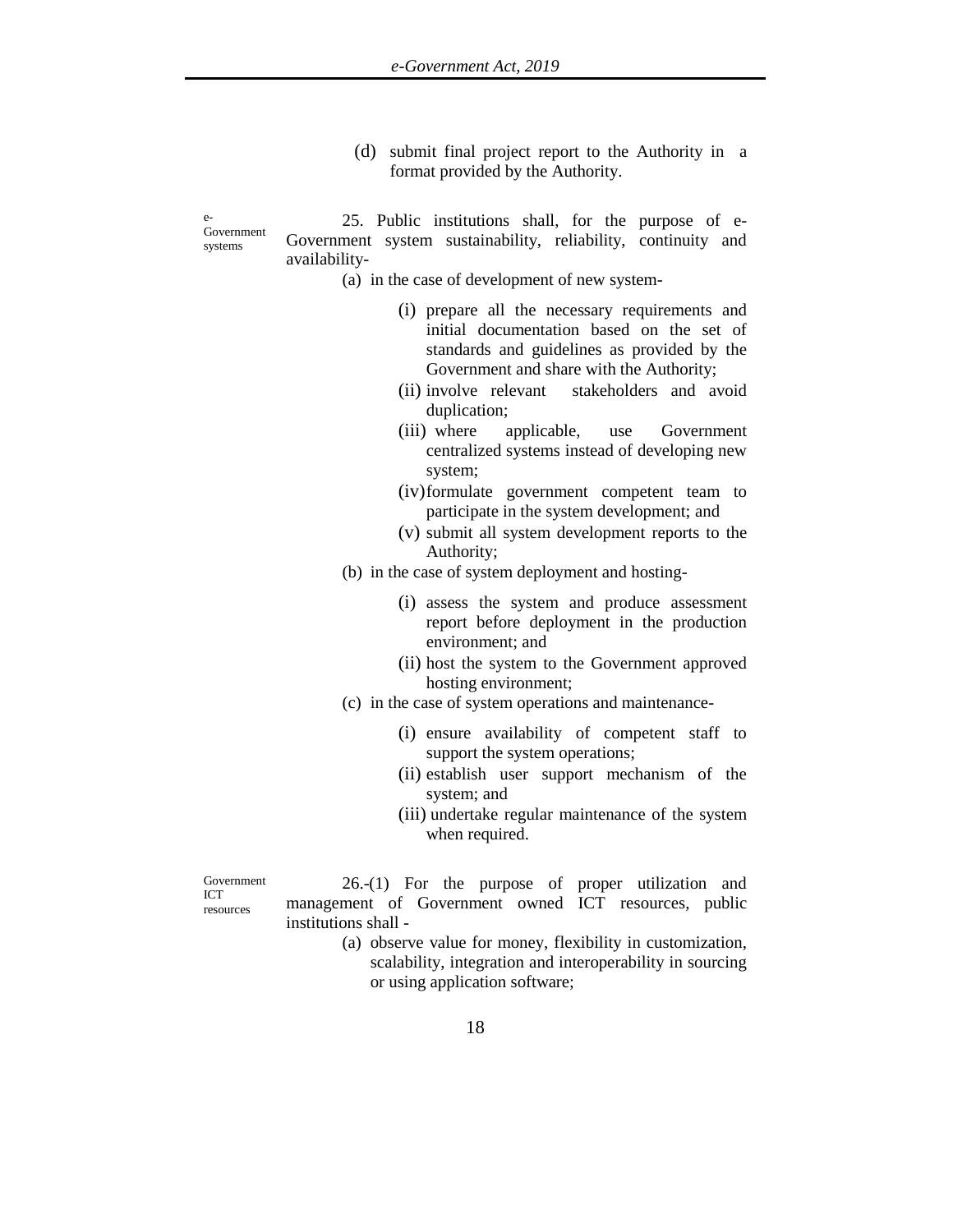- (b) develop or apply licensed and approved software to conduct their business processes;
- (c) ensure Government ICT resources are used only for the benefits of the Government and its service delivery;
- (d) maintain a register of all Government ICT resources owned by the public institution through central system managed by the Authority; and
- (e) acquire Government ICT resources specifications guide from the Authority;

(2) For the purpose of this section, "Government ICT resources" includes ICT equipment, software, bandwidth, documents and other ICT related resources.

## PART VI

## e-GOVERNMENT SERVICES

Recognition of e-Government services

27.-(1) Without prejudice to any other written law, where a public institution has power to deal with data or information or a document or to provide services, it may deal with that information or document or provide such services in electronic form in accordance with this Act.

(2) For the purpose of subsection (1), the Minister may, by notice published in the *Gazette,* issue guidelines specifying-

- (a) the manner and format in which the electronic transaction shall be made;
- (b) the type of electronic signature required, in cases where an electronic transaction has to be signed;
- (c) the manner and format in which the electronic signature may be attached or associated with an electronic transaction;
- (d) the identity or criteria to be met by an authentication service provider for e-Government services;
- (e) the appropriate control process and procedure to ensure adequate integrity, security and confidentiality of information, an electronic transaction or an electronic payments; and
- (f) any other requirements that relate to electronic transaction.

(3) For the purpose of this section, "electronic transaction" includes transmission of data, information, document or providing services electronically.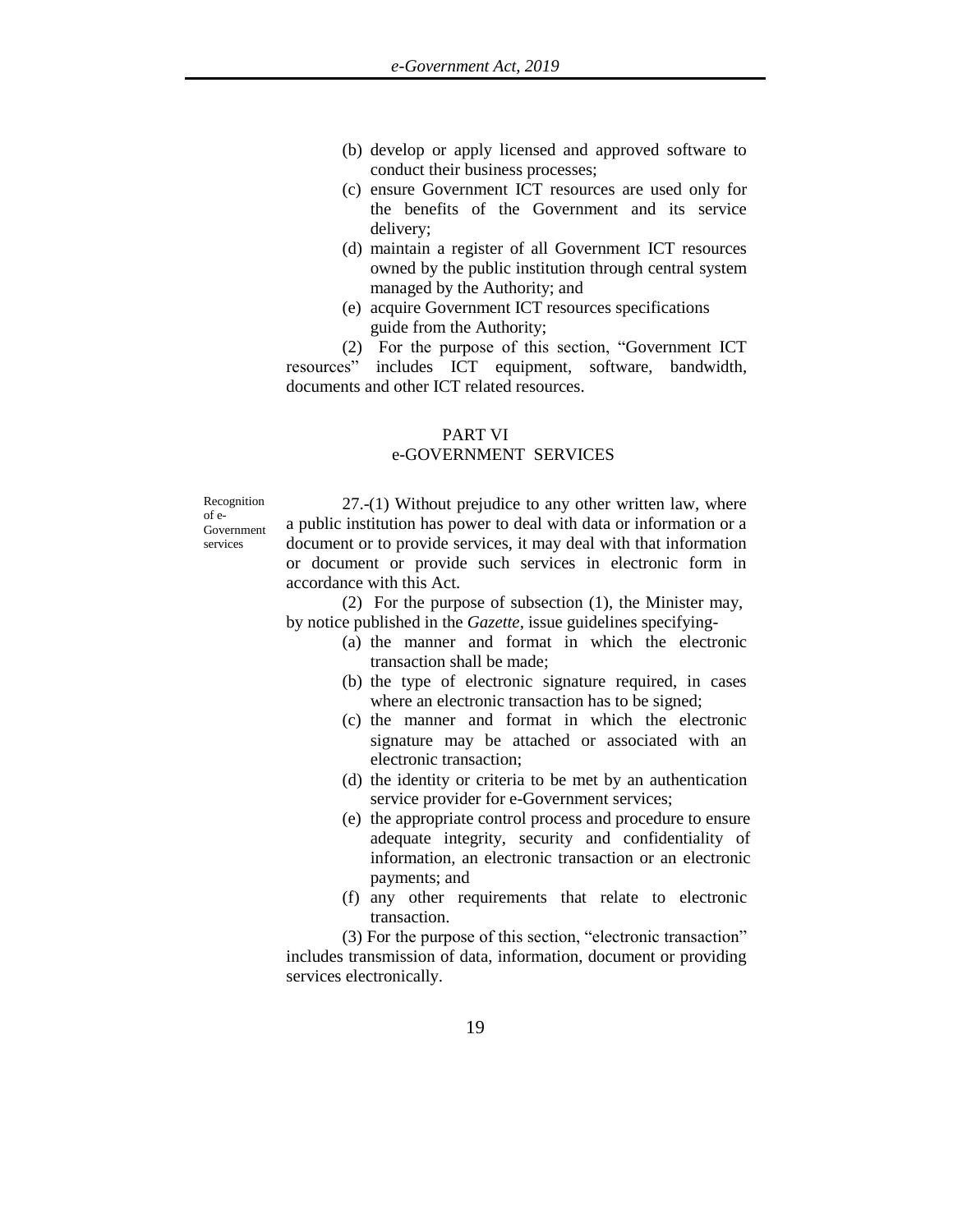Delivery of e-Government services

Government services- (a) use ICT to deliver government services to achieve

28. A public institution shall, for proper delivery of e-

objectives of the institution; (b) ensure business processes subject for re-engineered to enhance e-Government service provision; (c) ensure availability of e-Government services that are reliable and citizen-centric; (d) use appropriate channels and languages that enable citizens to access Government services based on available technologies; (e) consider impact on persons with limited access to eservices and persons with disabilities; (f) ensure e-Government services delivered have adequate support systems to end users; (g) maintain and promote integrated and interoperable systems to be used in service provision; and (h) ensure any business process that facilitates revenue generation is automated and integrated with approved Government payment systems. 29.-(1) Public institutions shall reduce paper documents

acquired, prepared, circulated, and preserved by it by innovating and digitalizing work processes and sharing administrative information amongst public institutions.

(2) The Minister may make regulations prescribing matters related for implementation of this section.

Electronic records

30.-(1) Where any law provides that records shall be retained for any specific period, that requirement shall be deemed to have been satisfied if such records are retained in the electronic form if-

- (a) the information contained in that record remains accessible so as to be usable for a subsequent reference;
- (b) the electronic record is retained in the format which represent accurately the information originally generated, sent or received; and
- (c) the details which will facilitate the identification of the origin, destination, date and time of dispatch or receipt of such electronic record are available in the electronic record.

(2) Management and use of public electronic records shall be in accordance with the Records and Archives Management Act.

Cap 309

Reduction of paper documents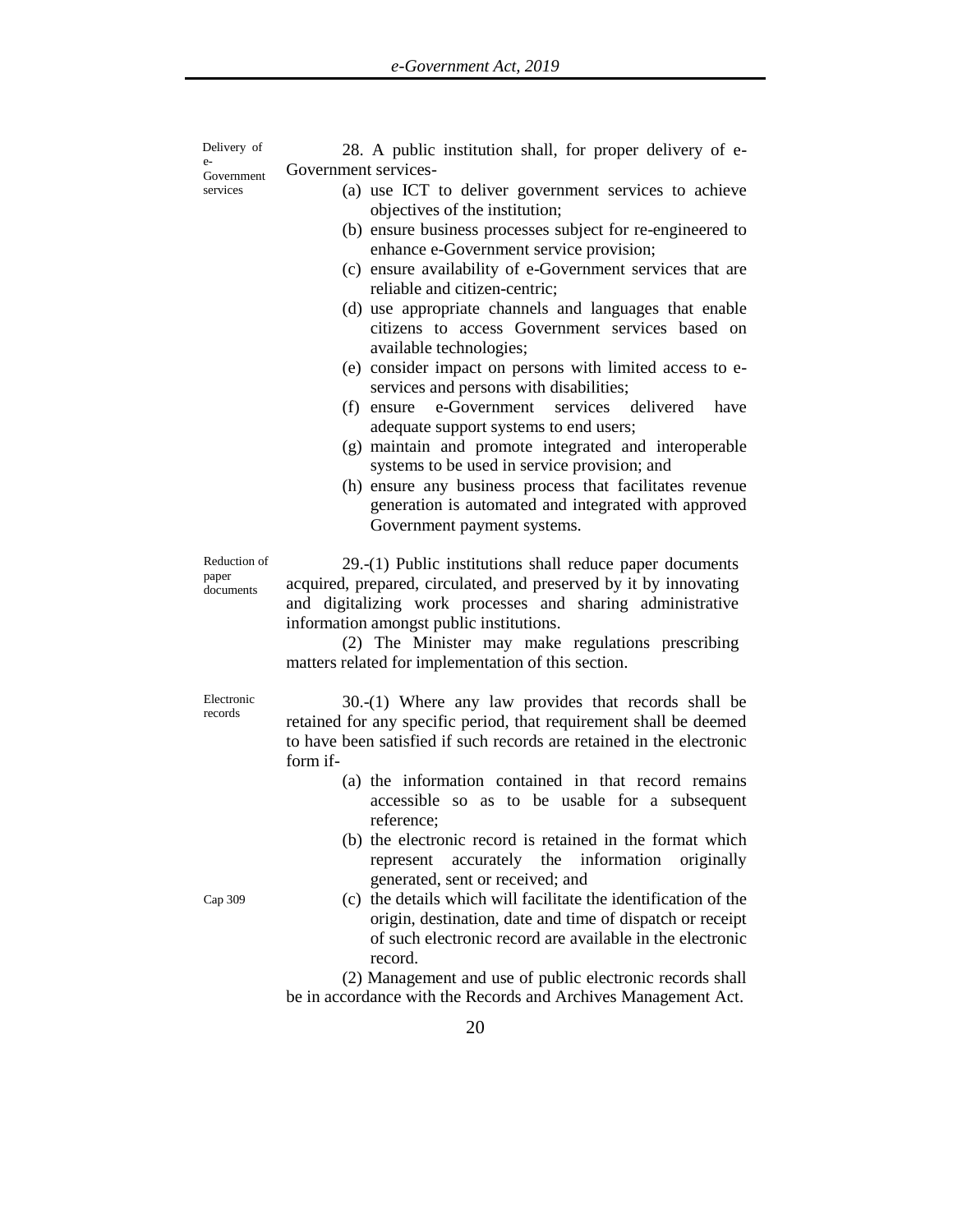Payment of money and issuance of receipt in electronic form Cap.442

Publication of documents in electronic *Gazette*

Electronic communicati on of Government

31. Where the law requires payment to be made or issuance of any receipt of payment, that requirement shall be met if payment is made or receipt is issued by an electronic means in accordance with the Electronic Transactions Act.

32. Where any law provides that any document shall be published in the *Gazette*, such requirement shall be deemed to have been satisfied if such document is published in the *Gazette* or electronic *Gazette*.

33.-(1) Where any law provides for-

- (a) the sending of any letter, request, report, internal memo or any other document within Government office, authority, body or agency in a particular manner; and
- (b) the issue of short messaging, calling, video or any other form of multimedia communication within the Government offices or officials,

such communication shall be deemed to have been met if effected by means of electronic form.

(2) The Minister may, for the purposes of subsection (1), by rules, prescribe-

- (a) the standards of the approved systems and devices to be used for official Government Communication; and
- (b) the category, type, classification of information and data that shall not be transmitted through electronic communication.

34. Where any law provides for audit of documents,

Audit of documents in electronic form

records or information, that law shall also be applicable for audit of documents, records or information processed and maintained in electronic form.

35.-(1) The Minister may, with the advice of the Authority, for the purposes of efficient Government authorize any service provider to integrate with the government systems, maintain and upgrade the computerized facilities and perform such services as it may be specified, by order published in the *Gazette*.

(2) A service provider authorized under subsection (1) may collect, and retain appropriate service charges, as may be prescribed by the Minister in consultation with the Minister responsible for finance, for the purposes of providing such services.

Delivery of services by service provider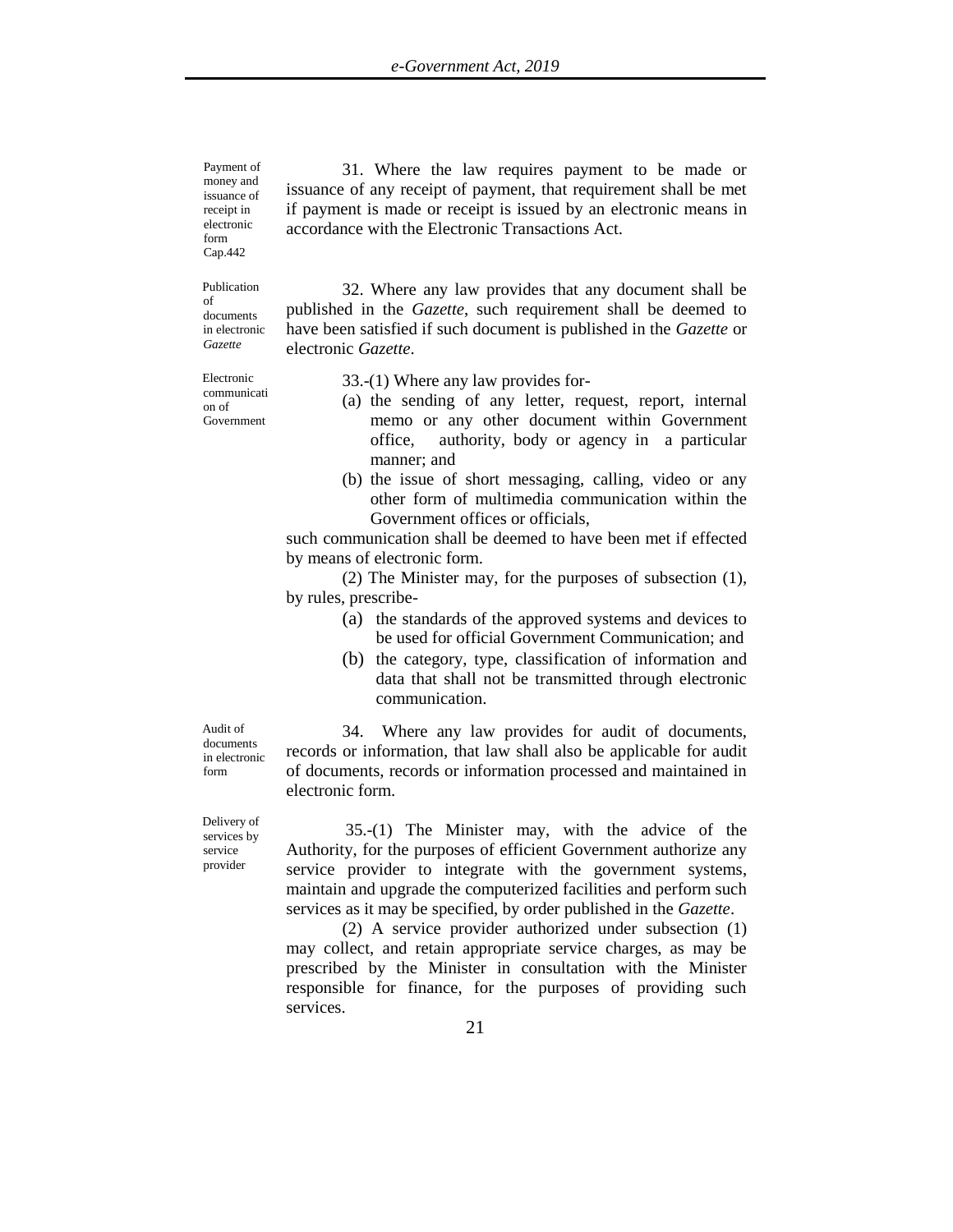#### PART VII e-GOVERNMENT SECURITY

Establishme nt of e-Government Security **Operations** Center

36.-(1) Without prejudice to any other written law, there shall be established e-Government Security Operations Center.

(2) The Minister may make regulations with respect to the composition and duties of e-Government Security Operations Center.

ICT security governance and management

37. A public institution shall, for the purpose of ICT security governance and management-

- (a) develop and implement institutional ICT security policy and ICT security strategy that provide directives for managing ICT security;
- (b) set and review objectives for ICT security strategy and make budgetary provisions to achieve those objectives;
- (c) establish ICT security governance structure that provides strategic direction and oversight of ICT security issues;
- (d) comply with the technical standards and guidelines prescribed by the Minister on ICT security matters;
- (e) perform regular ICT security risk assessment at such intervals as may be prescribed by the Authority; and
- (f) prepare regular ICT security reports and submit them to the Authority.

38.-(1) A public institution shall, for the purpose of ICT security operations-

- (a) monitor ICT systems against ICT security requirements for performance and compliance with the ICT security policy;
- (b) record and retain key information relating to information system activities as per security requirements;
- (c) perform vulnerability assessment and penetration testing on networks and systems as may be prescribed by the Authority;
- (d) secure networks by segmentation, putting adequate intrusion, detection and prevention mechanisms, deploying firewalls and other security measures;
- (e) protect systems from potential vulnerabilities by patching and updating applications and operating systems;

ICT security operations

22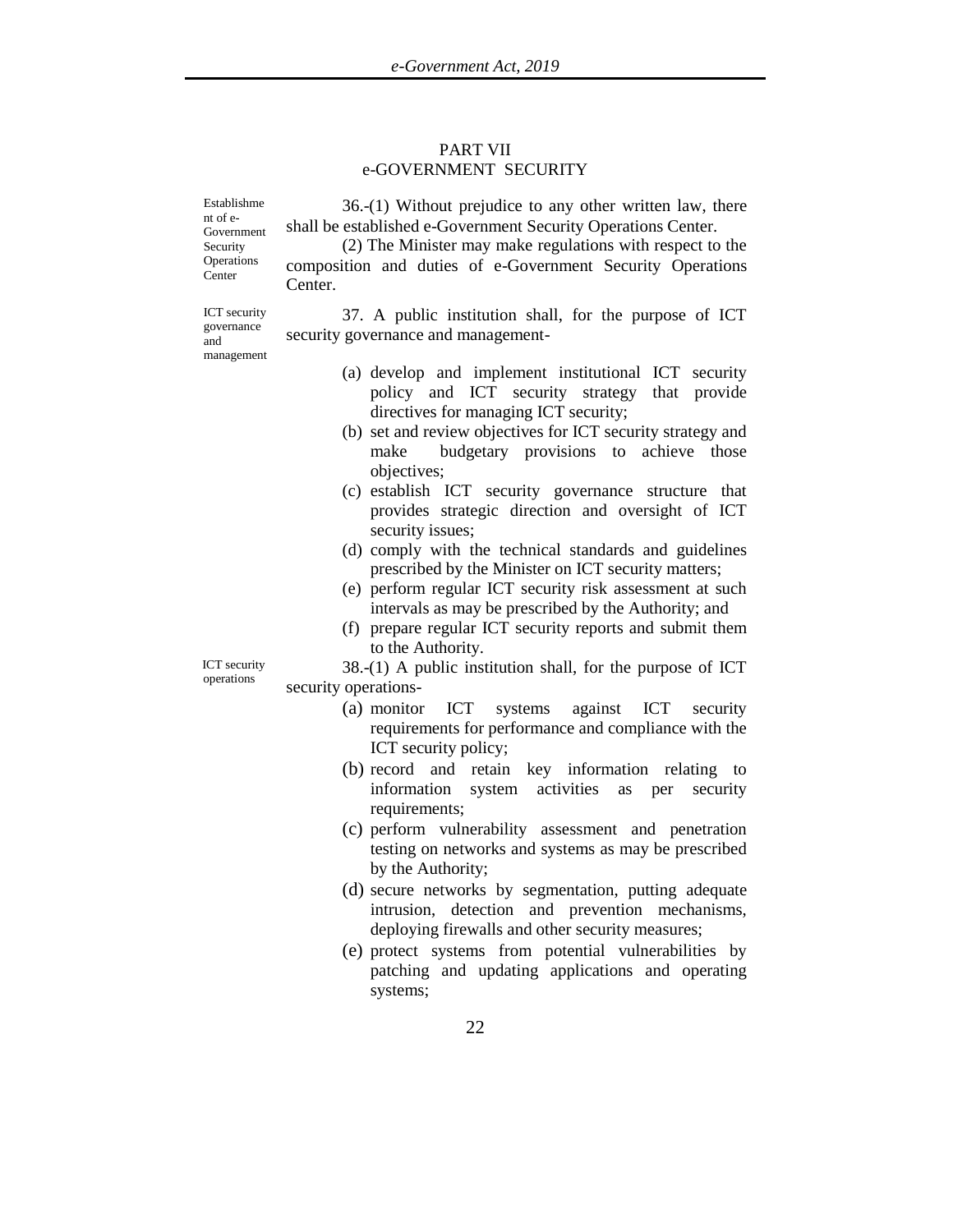- (f) perform ICT security testing before deployment of critical application software;
- (g) secure data from unauthorized interception, alteration and destruction in storage, in transit or while being processed; and
- (h) implement complete security for endpoint ICT equipment as may be prescribed by the Authority.

(2) For the purpose of this section "endpoint ICT equipment" means the ICT equipment that allows entry to a network system.

Security of ICT assets

39. A public institution shall, for the purpose of security of ICT assets identify, classify, manage and report ICT assets such as network appliances, systems, applications, storage devices and data.

Identity and access management

40. All public institutions shall, for the purpose of identity and access management-

- (a) authenticate users of ICT systems appropriately by granting identity, access and privileges on the basis of a verified business need;
- (b) monitor access for appropriate usage and revoke access when no longer required;
- (c) implement focused auditing on the use of administrative privileged functions and monitor for anomalous behavior; and
- (d) inform users of ICT systems on their obligations and responsibilities for ICT security.

ICT security incident management

41. A public institution shall, for the purpose of ICT security incident management identify, manage and recover from ICT security-related incidents in a timely and effective manner by-

- (a) anticipating potential ICT security incidents and plan resource mobilization to ensure appropriate incident response when required; and
- (b) reporting significant incidents to the Authority for appropriate support and facilitation of crossgovernmental information sharing.

Information system continuity management

42. A public institution shall, for the purpose of information system continuity management-

> (a) develop and implement proper backup and restoration mechanisms for ICT systems continuity;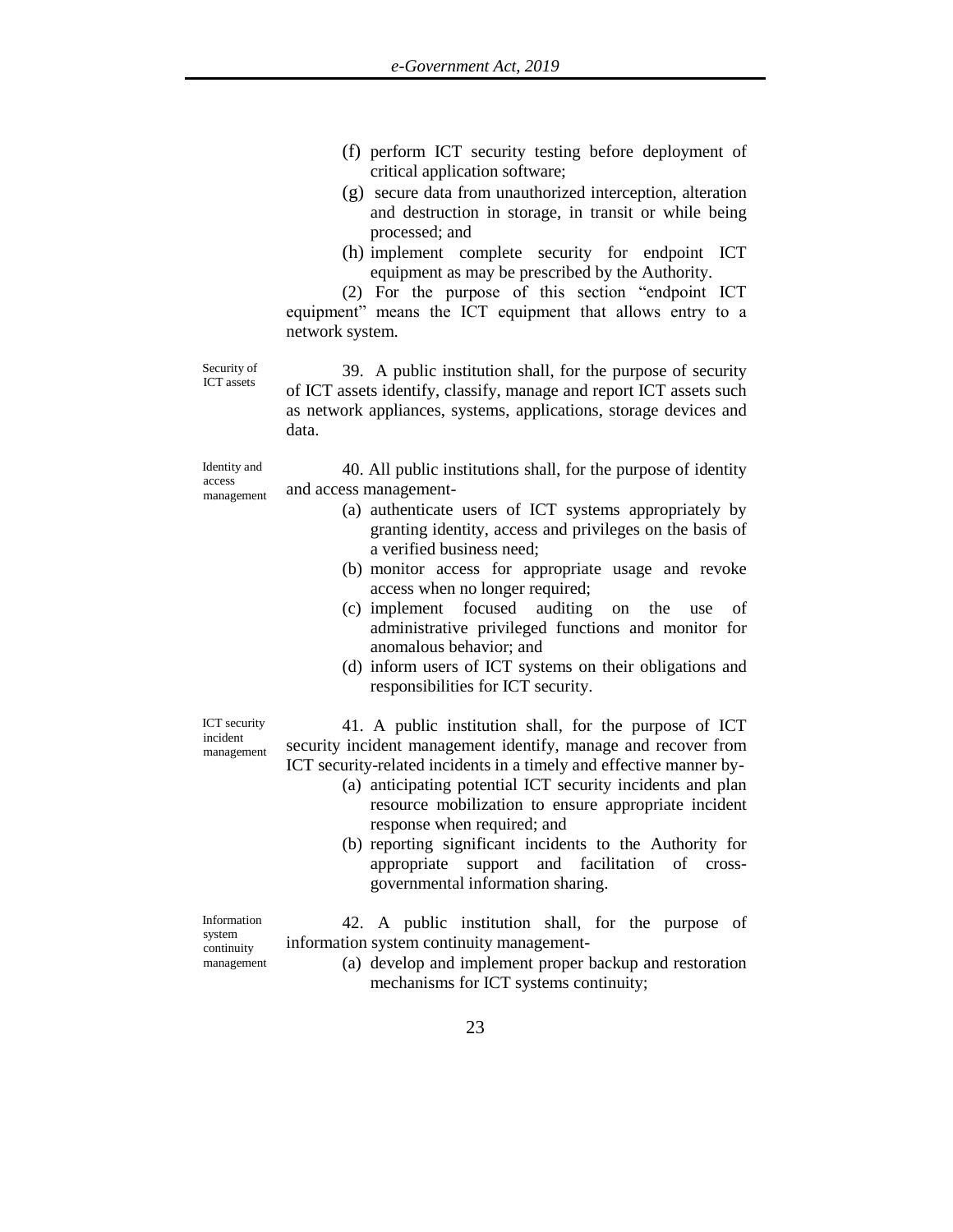|                                                                             | (b) develop and implement disaster recovery plan (DRP);<br>and                                                                                                                                               |
|-----------------------------------------------------------------------------|--------------------------------------------------------------------------------------------------------------------------------------------------------------------------------------------------------------|
|                                                                             | (c) test the disaster recovery plan at such intervals as may<br>be prescribed and submit the report to Authority.                                                                                            |
| Information<br>systems<br>acquisition,<br>development<br>and<br>maintenance | 43. A public institution shall, for the purpose of ensuring<br>security during information systems acquisition, development and<br>maintenance-<br>(a) specify ICT security control requirements in business |
|                                                                             | requirements for new systems or enhancements; and<br>(b) design, develop, implement and test ICT security<br>controls against ICT security requirements.                                                     |
| Human<br>resource<br>security                                               | 44. For the purpose of human resource security, public<br>institutions shall-                                                                                                                                |
|                                                                             | (a) make a careful and critical examination of personnel<br>before assigned responsibilities for handling critical<br>ICT systems;                                                                           |
|                                                                             | (b) make provision for an appropriate segregation of<br>duties taking into consideration ICT security risk<br>assessment results; and                                                                        |
|                                                                             | (c) provide ICT security awareness to all staff and<br>trainings to ICT technical staff as may be prescribed<br>and submit report to the Authority.                                                          |
| Physical and<br>environment<br>security                                     | 45. A public institution shall, for the purpose of physical<br>and environment security-                                                                                                                     |
|                                                                             | (a) protect critical Government ICT processing and<br>hosting facilities from unauthorized access, damage,<br>interference and environmental threats;                                                        |
|                                                                             | (b) use the available Government ICT processing and<br>hosting facilities or use Government approved supplier<br>environment only; and                                                                       |
|                                                                             | (c) record and retain ICT processing and hosting facilities<br>visitation and maintenance information.                                                                                                       |
| <b>ICT</b> security<br>compliance<br>and audit                              | 46. A public institution shall, for the purpose of ICT<br>security compliance and audit-                                                                                                                     |

compliance and audit

(a) perform regular independent ICT security assessments and audits as part of internal operations in a manner prescribed by the Authority; and

(b) comply with legal, regulatory and ICT security requirements in ICT operations and management.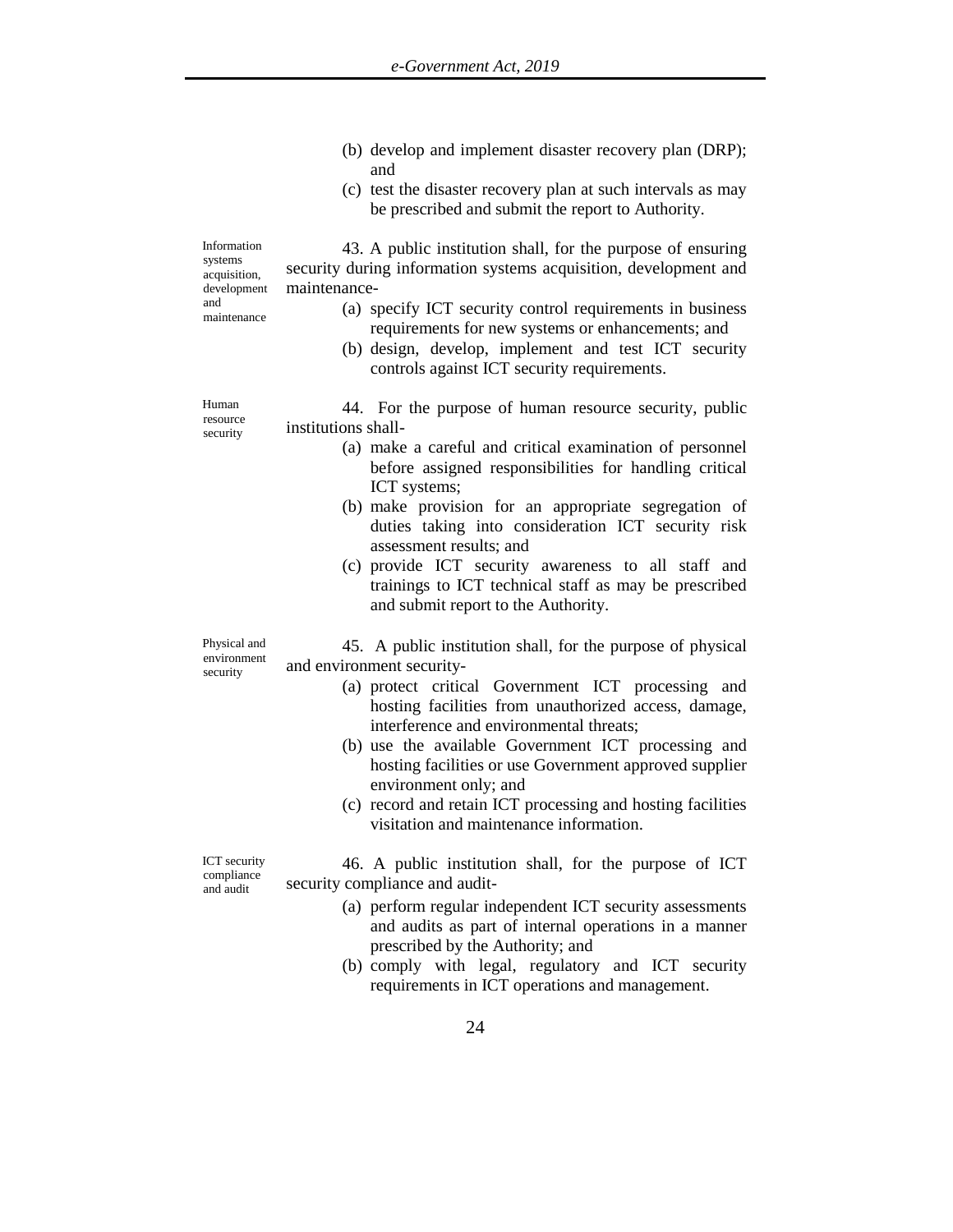#### PART VIII ELECTRONIC GOVERNMENT DATA MANAGEMENT

Electronic data management

47.-(1) Public institutions shall have the duty to establish and comply with electronic data management mechanism as may be prescribed by the Minister to ensure effective decision making and improved performance.

(2) Without prejudice to other laws, public institutions shall ensure confidentiality, integrity and availability of the electronic data owned by the public institution.

Data sharing and exchange

48.-(1) Without prejudice to any written law and for the purpose of enhancing efficiency and decision making, public institutions shall share data electronically in the manner prescribed by the Minister.

(2) For the purposes of facilitating data sharing across the Public Service, the Authority shall establish and manage a data sharing and exchange platform.

Data standards

49. In case of capturing, storing, processing, and sharing of electronic data, public institutions shall comply with technical standards and guidelines issued by the Authority.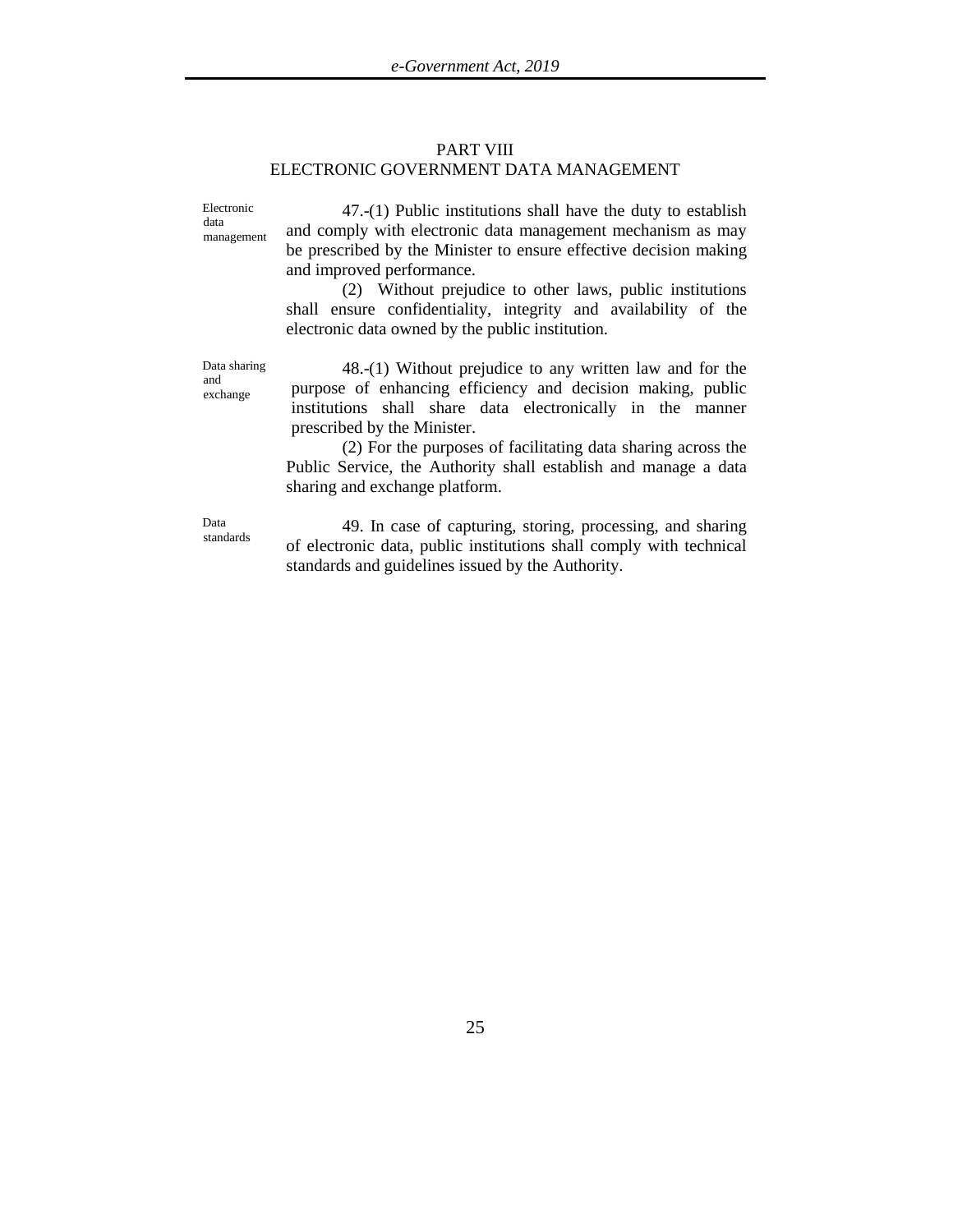## PART IX FINANCIAL PROVISIONS

Funds of Authority

50.-(1) The funds and resources of the Authority shall consist of-

- (a) moneys appropriated by the Parliament;
- (b) all other payment or property due to the Authority in respect of any matter incidental to its functions;
- (c) any grants, donations, bequests or other contributions made to the Authority;
- (d) any other monies legally acquired or received by the Authority for the execution of its functions;
- (e) such sums of money or property which may become payable to or vested in the Authority under this Act or any other written laws; and
- (f) any monies derived from loans or other payments or property due to the Authority in respect of any matter incidental to its functions.

(2) In the performance of its functions under the Act, the Authority may collect fees, charges or commissions in a manner prescribed in the regulations.

Financial manageme nt

51. The funds of the Authority shall be managed and administered by the Board in accordance with the financial laws and regulations and shall be utilized to defray expenses in connection with performance of functions of the Authority under this Act.

Estimates of income and expenditur e and financial control

52.-(1) The Director General shall, not less than three months before the end of each financial year, prepare and submit to the Board for approval the budget that includes the estimates of income and expenditure for the next financial year.

(2) Subject to the subsection (1), the Authority shall submit a copy of the Budget to the Minister for approval.

Expenditu re of fund

53.-(1) An expenditure shall not be incurred from the funds of Authority unless that expenditure is part of the expenditure approved by the Board in respect of the financial year to which the expenditure relates.

(2) The Director General shall ensure that all payments out of the Authority's funds are correctly made and properly authorized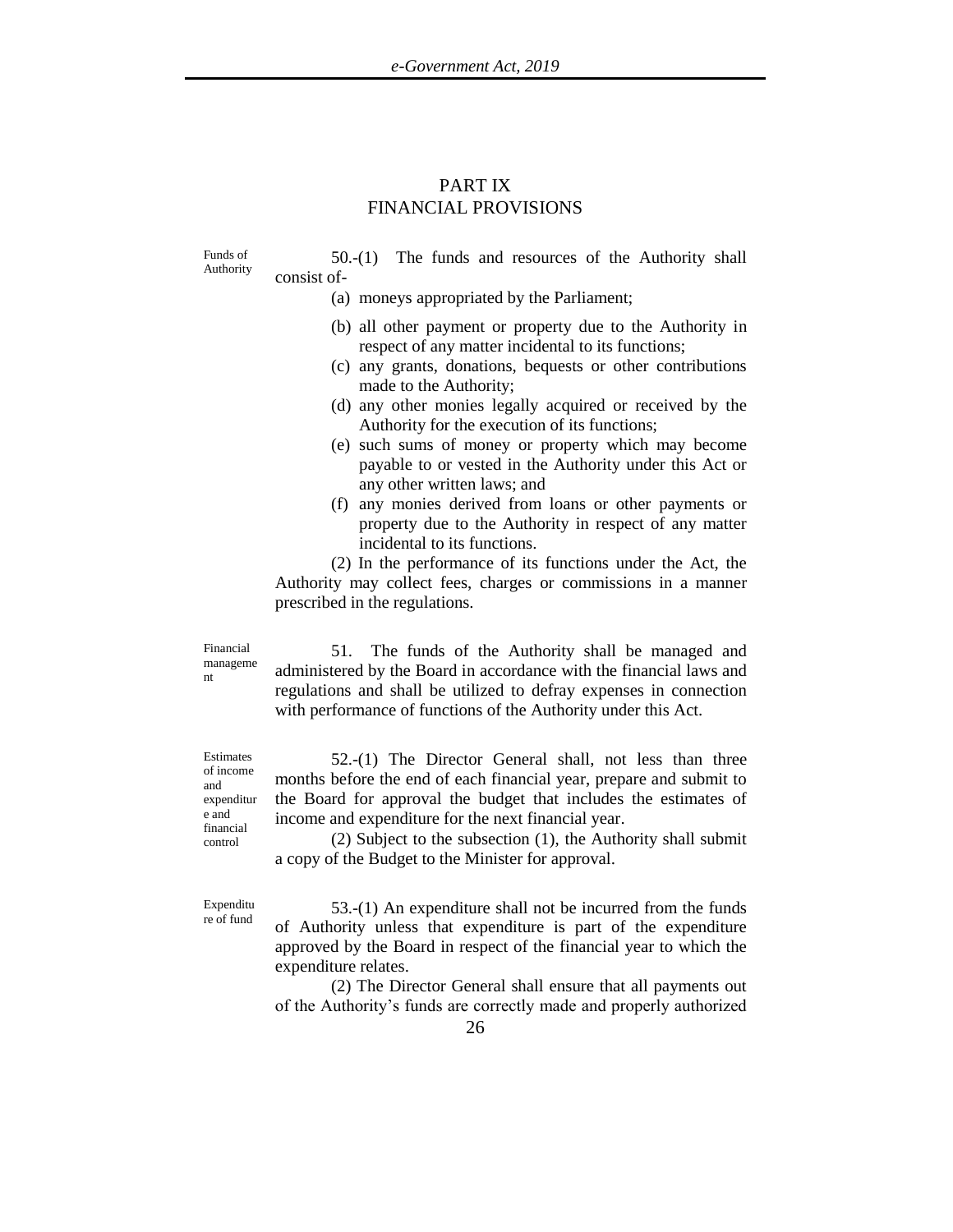and adequate control is maintained over its property and over the incurring of liabilities by the Authority.

Financial year

54. The financial year of the Authority shall be the period of one year ending on 30th June.

Accounts and audit

55.-(1) The Authority shall keep proper books of accounts and maintain proper records of its operations in accordance with the public sector accounting standards and other standards approved by the national accounting standards setting board.

(2) The accounts of the Authority may at any time and shall, at the end of each financial year, be audited by the Controller and Auditor General or any other person appointed by him.

(3) The Authority shall keep proper books and audited records of accounts of the income, expenditure, assets and liabilities of the Authority.

(4) The Authority shall, after the end of each financial year, submit to the Controller and Auditor General the accounts of the Authority together with-

- (a) a statement of financial performance during the year;
- (b) a statement of the financial position of the Authority on the last day of that year;
- (c) a statement of change in equity during the year;
- (d) statement of comparison of budget and actual amounts; and
- (e) notes, comprising of a summary of significant accounting policies and other explanatory notes.

Annual report

56.-(1) The Authority shall Within three months after  $30<sup>th</sup>$ September each year, prepare an annual report in respect of that year up to the  $30<sup>th</sup>$  June and submit it to the Minister.

(2) The annual report shall provide a detailed information regarding the exercise of the functions and powers of the Authority during the year to which it relates and shall include-

- (a) a copy of the audited accounts of the Authority;
- (b) a copy of any other report of the Controller and Auditor General carried out during the year to which the annual report relates;
- (c) such information and other material as the Authority may be required by this Act or the regulations to include in the annual report.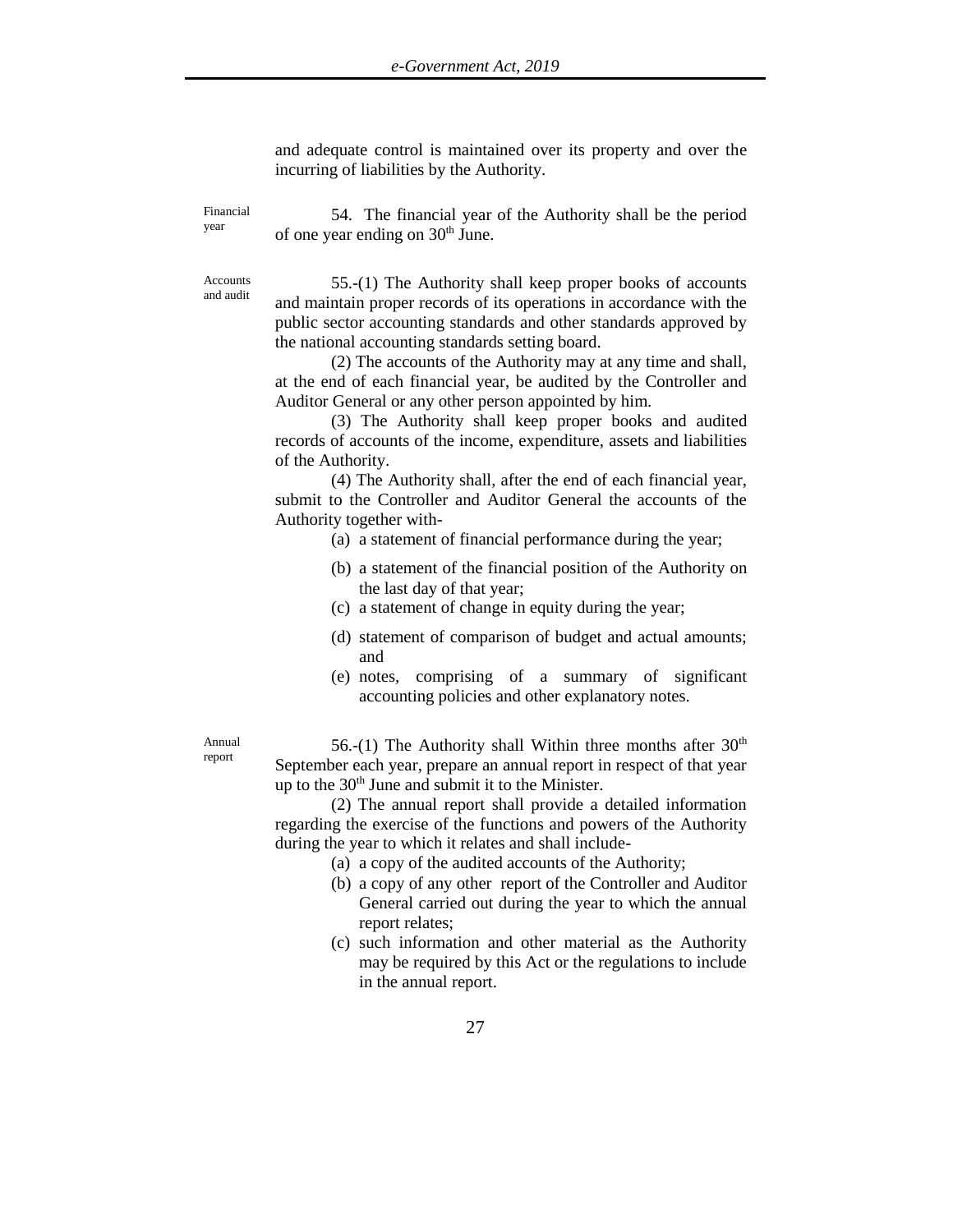## PART X GENERAL PROVISIONS

**Offences** and penalties

57.-( 1) A person who-

- (a) illegally discloses or shares any data or electronic record accessed in the course of employment;
- (b) downloads unauthorized materials by the use of Government ICT equipment or infrastructure;
- (c) disseminate or transmit official information or data through unauthorized channel;
- (d) access information or programs through government ICT equipment without authorization;
- (e) unlawfully removes, destroys, alters or damages any data or electronic record or ICT infrastructure or ICT equipment;
- (f) knowingly or negligently fails to comply with prescribed technical guides and standards on ICT security matters; or
- (g) fails to comply with section 24 of this Act regarding implementation of ICT project,

commits an offence and upon conviction shall-

- (a) in the case of offences under paragraphs (a), (c), (d) and (f), be liable to a fine of not less than five million shillings but not exceeding ten million shillings or to imprisonment for a term of not less than six months but not exceeding twelve months or to both; and
- (b) in the case of offences under paragraphs (b), (e) and (g), be liable to a fine of not less than three million shillings but not exceeding five million shillings or to imprisonment for a term of not less than six months but not exceeding twelve months or to both.

(2) A public servant who contravenes the provisions of this Act shall be liable for disciplinary or criminal proceedings as provided for under the Public Service Act or other relevant laws.

General penalty

Cap. 298

58.-(1) Where a person contravenes any of the provisions of this Act for which no specific penalty is provided, commits an offence and on conviction, shall be liable to a fine of not less than two million shillings but not exceeding twenty million shillings or to imprisonment for a term of not less than six months but not exceeding five years or to both.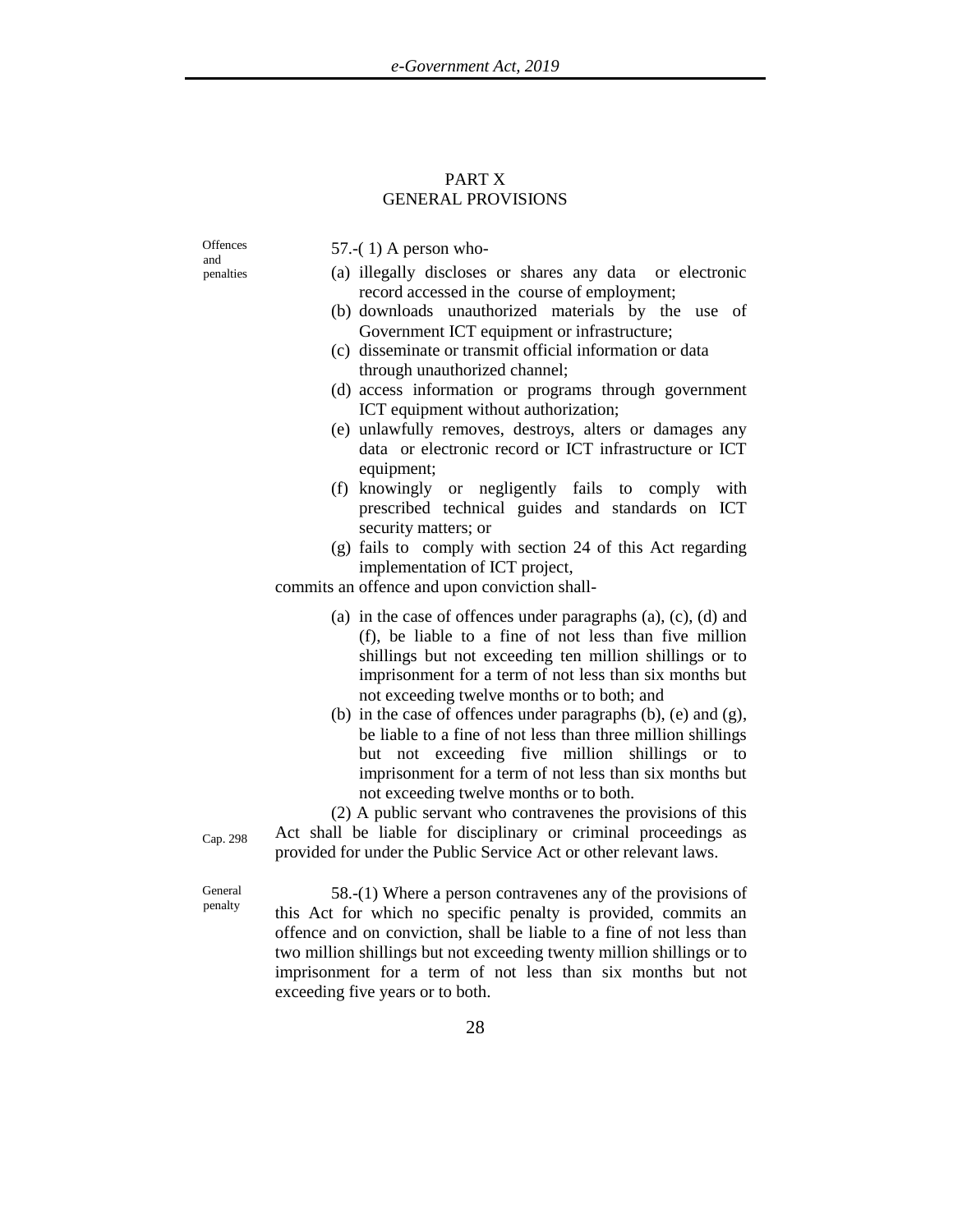(2) Where a person is convicted of an offence under this Act, the court may in addition, order the person convicted to pay to the Authority a sum equal to the cost of repairing any damage so caused.

Restriction on execution against property of Authority

59. Notwithstanding any provision to the contrary in any written law, where a judgment or order has been obtained against the Authority, no execution or attachment or process in the nature thereof shall be issued against the Authority or against the property or assets of the Authority but the Authority shall cause to be paid out of the revenue of the Authority such amounts as may, by the judgment or order, be awarded against the Authority to the person entitled thereto.

Regulations 60.-(1) The Minister may, in consultation with the Authority, make regulations for the better carrying out or giving effect to the provisions of this Act.

> (2) Without prejudice to the generality of subsection (1), the Minister may make regulations prescribing -

- (a) the conditions and terms upon which any specified facilities or services within the scope of the functions of the Authority shall be provided to the public;
- (b) the criteria for integrated systems;
- (c) the manner in which electronic record shall be maintained, stored and accessed;
- (d) manner of conducting assessment of system deployment and hosting;
- (e) procedure for approval of new systems developed by public institutions;
- (f) procedures for conducting inspection and investigation on any ICT project, systems and performance audits;
- (g) procedures for reduction of paper work in public institutions;
- (h) manner of sharing information amongst public institutions;
- (i) procedure for management of complaints;
- (j) disciplinary procedures for managerial staff; and
- (k) providing for any matter which, in the opinion of the Authority, is necessary for the efficient performance of its functions.

(3) The Minister shall, in consultation with the Minister responsible for procurement, make detailed specifications and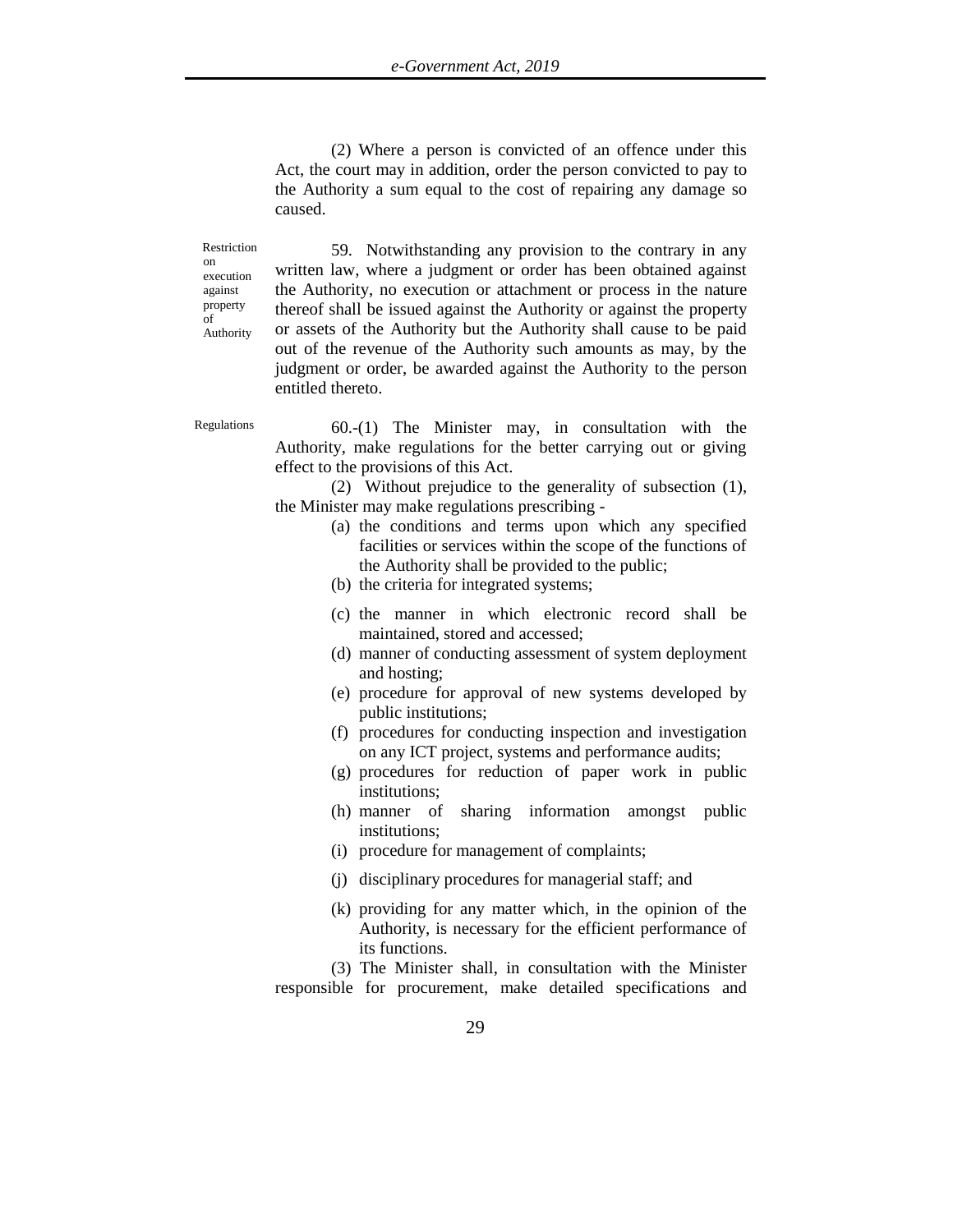standards of computers and other related equipment and tools for use by public institutions.

Rules, guidelines, code of ethics and conducts

61. The Authority may prepare rules, guidelines, code of ethics and conduct for regulating its staff activities, for compliance purposes, monitoring and evaluation.

## PART XI

## CONSEQUENTIAL AMENDMENTS *Amendment of the Electronic Transactions Act (Cap.442)*

| Construction               | 62. This Part shall be read as one with the Electronic                                                                                                                                                                                                                                                                                                                                                                                                                                                                                                                                                                                                              |
|----------------------------|---------------------------------------------------------------------------------------------------------------------------------------------------------------------------------------------------------------------------------------------------------------------------------------------------------------------------------------------------------------------------------------------------------------------------------------------------------------------------------------------------------------------------------------------------------------------------------------------------------------------------------------------------------------------|
| Cap 442                    | Transactions Act hereinafter referred to as the "principal Act".                                                                                                                                                                                                                                                                                                                                                                                                                                                                                                                                                                                                    |
| Amendment                  | 63. The principal Act is amended in the long title by                                                                                                                                                                                                                                                                                                                                                                                                                                                                                                                                                                                                               |
| of long title              | deleting the words "e-Government services".                                                                                                                                                                                                                                                                                                                                                                                                                                                                                                                                                                                                                         |
| Addition of<br>section 12A | 64. The principal Act is amended by adding immediately<br>after section 12 the following:<br>"Paymen<br>12A. Where the law requires-<br>t of<br>(a) payment to be made, the requirement<br>money<br>shall be met if payment is made by<br>and<br>issuance<br>an electronic means and complies<br>of receipt<br>with any conditions imposed by<br>in<br>electroni<br>other relevant laws; and<br>c form<br>(b) the issuance of any receipt of<br>payment, the requirement shall be<br>met if the receipt is in the form of an<br>electronic message and the electronic<br>message is accessible and intelligible<br>so as to be usable for subsequent<br>reference." |
| Repeal of<br>Part III      | 65. The principal Act is amended by repealing Part III.                                                                                                                                                                                                                                                                                                                                                                                                                                                                                                                                                                                                             |

30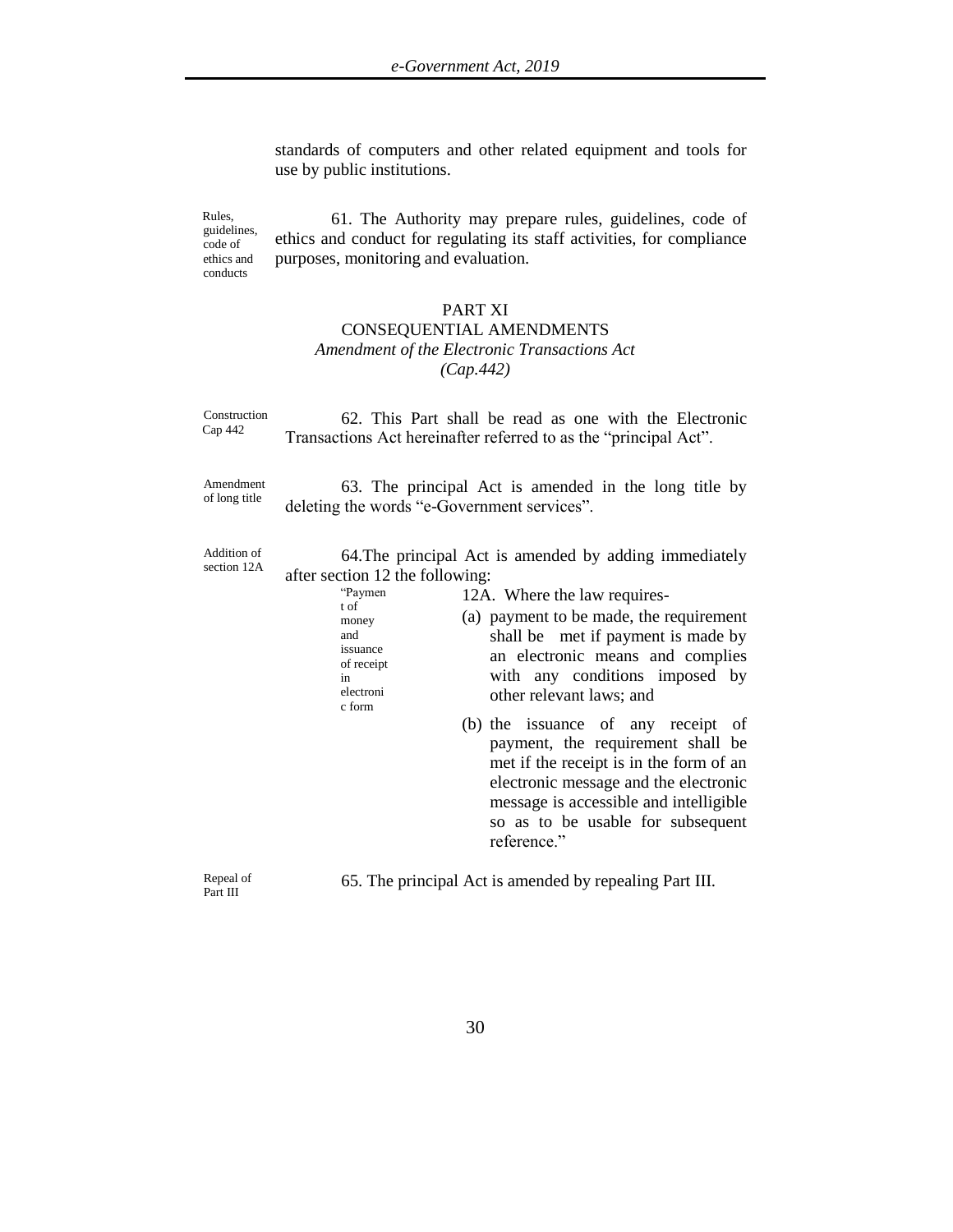## **SCHEDULE** \_\_\_\_\_\_\_\_

\_\_\_\_\_\_\_

#### *(Made under section 7(5)) \_\_\_\_\_\_\_\_\_\_*

#### PROCEEDINGS OF THE BOARD

Election of Deputy Chairman

1. The Board shall elect one of its members to be Deputy Chairman for a term of one year and shall be eligible for re-election.

Tenure of appointment

2.-(1) The Chairman, the Vice Chairman and members of the Board shall be appointed for the following fixed terms:

(a) a Chairman four years;

(b) Vice Chairman four years;

(c) other five members three years;

(2) Members of the Board shall be eligible for reappointment for only one term.

(3) Any member may at any time resign by giving notice in writing to the appointing authority and from the date specified in the notice or if no date is specified, from the date of the receipt of the notice by the appointing authority, he shall cease to be a member.

Co option of members

3. The Board may co-opt any person whose presence is in its opinion desirable to attend and to participate in the deliberations of meeting of the Board and such person shall have no right to vote.

Meetings of Board

4.-(1) The Board shall meet once every three months.

(2) An ordinary meeting of the Board shall be convened by the Chairman, and the notice specifying the place, date and time of the meeting shall be sent to each member at his usual place of business or residence.

(3) Where the Chairman is unable to act by any reason, the Deputy Chairman shall convene the meeting.

(4) The Chairman or, in his absence, the Deputy Chairman, may, if requested in writing by at least half the members, convene a special meeting of the Board.

(5) The Board may review its own decision made under this Act.

Cessation of membership

**5**.-(1) A member of the Board may cease to be a member where he-

- (a) is declared bankrupt;
- (b) is convicted of a criminal offence;

(c) fails to declare conflict of interest;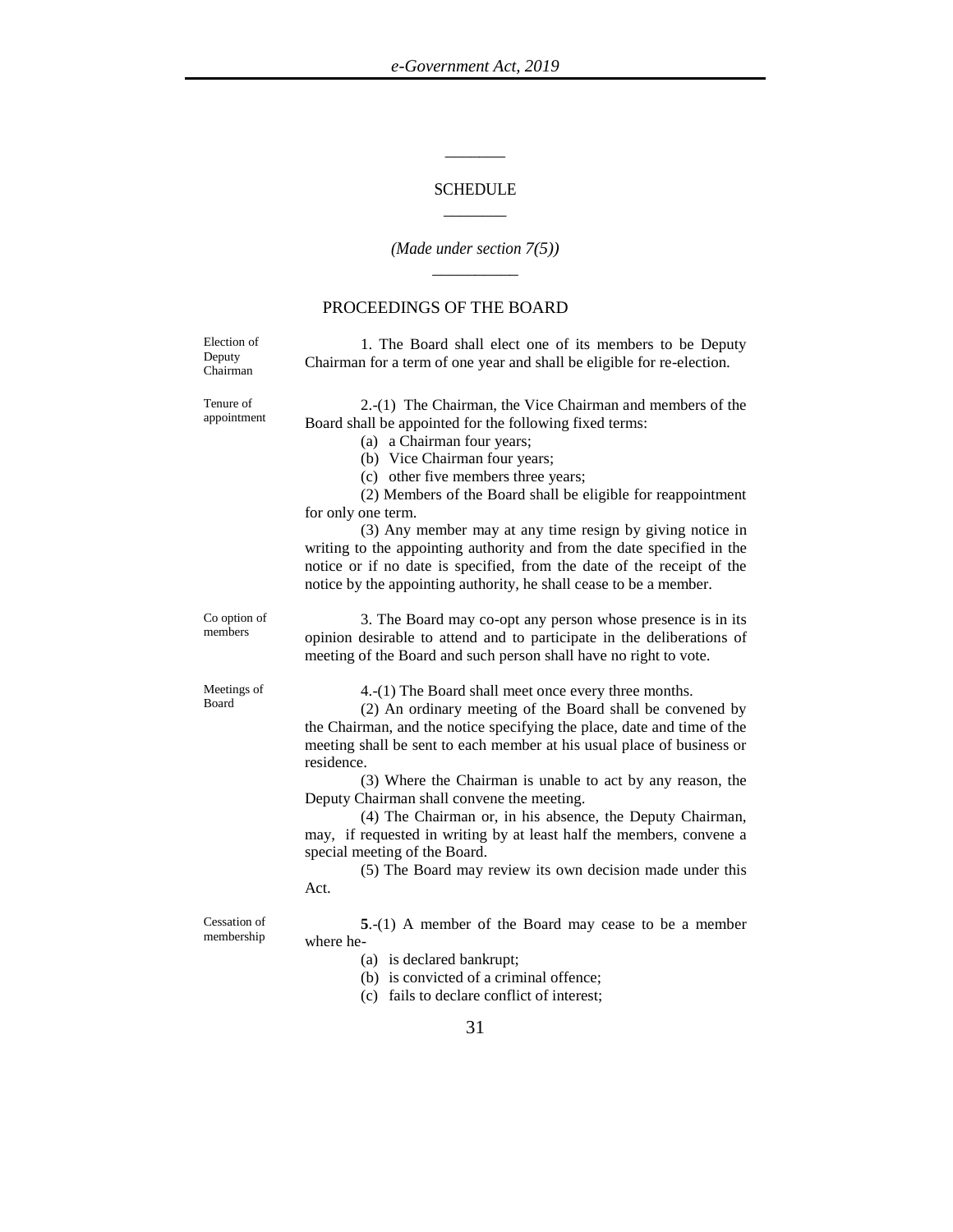|                                       | (d) fails to perform his duties because of ill health or<br>physical or mental impairment;<br>(e) has breached a code of ethics and conduct;<br>(f) fails to attend at least two thirds of all meetings of the<br>Authority for twelve months consecutively without<br>reasonable excuse.                                                                                                                                                                                                                                                                                                                                                                                                                                                                                                                                                                                                                                                                                                                                                                                                                                                                       |
|---------------------------------------|-----------------------------------------------------------------------------------------------------------------------------------------------------------------------------------------------------------------------------------------------------------------------------------------------------------------------------------------------------------------------------------------------------------------------------------------------------------------------------------------------------------------------------------------------------------------------------------------------------------------------------------------------------------------------------------------------------------------------------------------------------------------------------------------------------------------------------------------------------------------------------------------------------------------------------------------------------------------------------------------------------------------------------------------------------------------------------------------------------------------------------------------------------------------|
| Appointment of<br>temporary<br>member | 6. Where any member is by reason of illness, infirmity or<br>absence from the United Republic unable to attend any meeting of the<br>Board, the Minister may appoint a temporary member in his place and<br>any such temporary member shall cease to hold office on the<br>resumption of office of the substantive member.                                                                                                                                                                                                                                                                                                                                                                                                                                                                                                                                                                                                                                                                                                                                                                                                                                      |
| Quorum                                | 7. The quorum at any meeting of the Board shall be more<br>than half of the members of the Board.                                                                                                                                                                                                                                                                                                                                                                                                                                                                                                                                                                                                                                                                                                                                                                                                                                                                                                                                                                                                                                                               |
| Conflict of<br>interest               | 8.-(1) Where at any time a member of the Board has a<br>conflict of interest in relation to-<br>(a) any matter before the Board for consideration or<br>determination; or<br>(b) any matter the Board could reasonably expect might<br>come before it for consideration or determination,<br>the member shall immediately disclose the conflict of interest to the<br>other members of the Board and refrain from taking part, or taking any<br>further part, in the consideration or determination of the matter.<br>(2) Where the Board becomes aware that a member has a<br>conflict of interest in relation to any matter which is before it, the<br>Board shall direct the member to refrain from taking part, or taking<br>any further part, in the consideration or determination of the matter.<br>(3) A member of the Board shall be considered to have<br>breached the provision of sub paragraph (1) if he-<br>(a) fails without reasonable cause to make declarations of<br>his interests as required;<br>(b) knowingly makes a false declaration or misleading<br>statement in material particular thereby affecting the<br>decision of the Board. |
| Decision of<br>Board                  | 9. Decision of the Board shall be made by majority of votes<br>of the members present and in the event of the equality of votes, the<br>Chairman shall have a casting vote.                                                                                                                                                                                                                                                                                                                                                                                                                                                                                                                                                                                                                                                                                                                                                                                                                                                                                                                                                                                     |
| Minutes of<br>meetings                | 10. Minutes in proper form of each meeting of the Board<br>shall be kept and shall be confirmed by the Board at its next meeting.                                                                                                                                                                                                                                                                                                                                                                                                                                                                                                                                                                                                                                                                                                                                                                                                                                                                                                                                                                                                                               |
| Official seal                         | $11-(1)$ The official seal of the Authority shall be of such<br>shape, size and form as the Board may determine.                                                                                                                                                                                                                                                                                                                                                                                                                                                                                                                                                                                                                                                                                                                                                                                                                                                                                                                                                                                                                                                |

(2) The official seal of the Authority shall be duly affixed if witnessed under hand by the Chairman, the Director General or the Secretary of the Authority and any other person duly authorized in that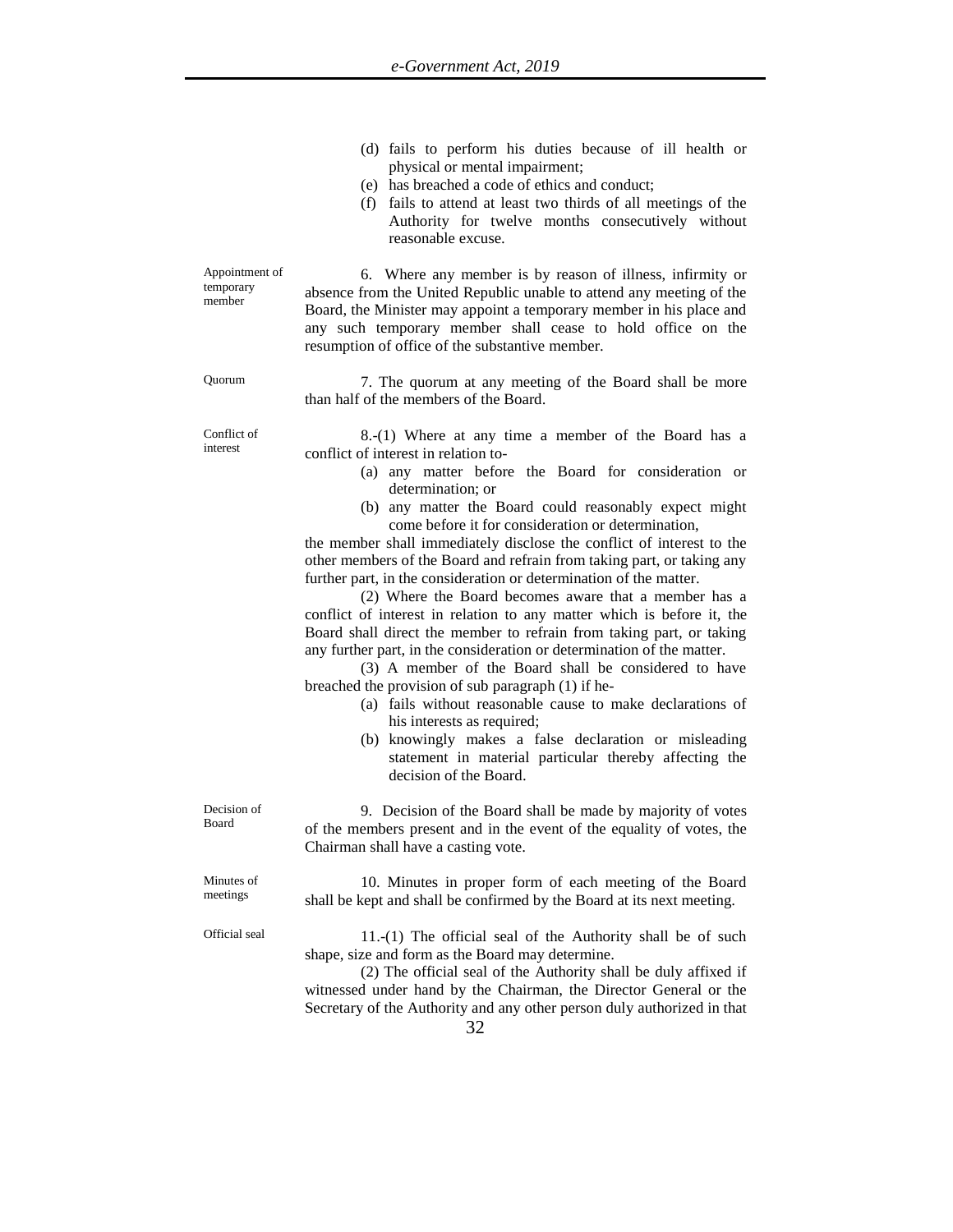#### behalf.

Proceedings not invalidated by irregularity 12. Proceedings of the Board shall not be invalid by reason of any defect or irregularity in the appointment of any member or by reason that any person who bona fide acted as a member at the time of the proceeding was in fact disqualified or not entitled to act as a member. Absence from three consecutive meetings 13. Where any member absents himself from three consecutive meetings of the Board without sufficient cause, the Board shall advise the appointing authority of the fact and the appointing authority may terminate the appointment of the member and appoint another member in his place. Board may regulate its own proceedings 14. Subject to this Act, the Board shall have power to regulate its procedure in relation to its meetings and the transaction of its meetings. Minutes of Board 15. The Board shall keep minutes in a proper form and such minutes shall be confirmed by the Board in its next meeting.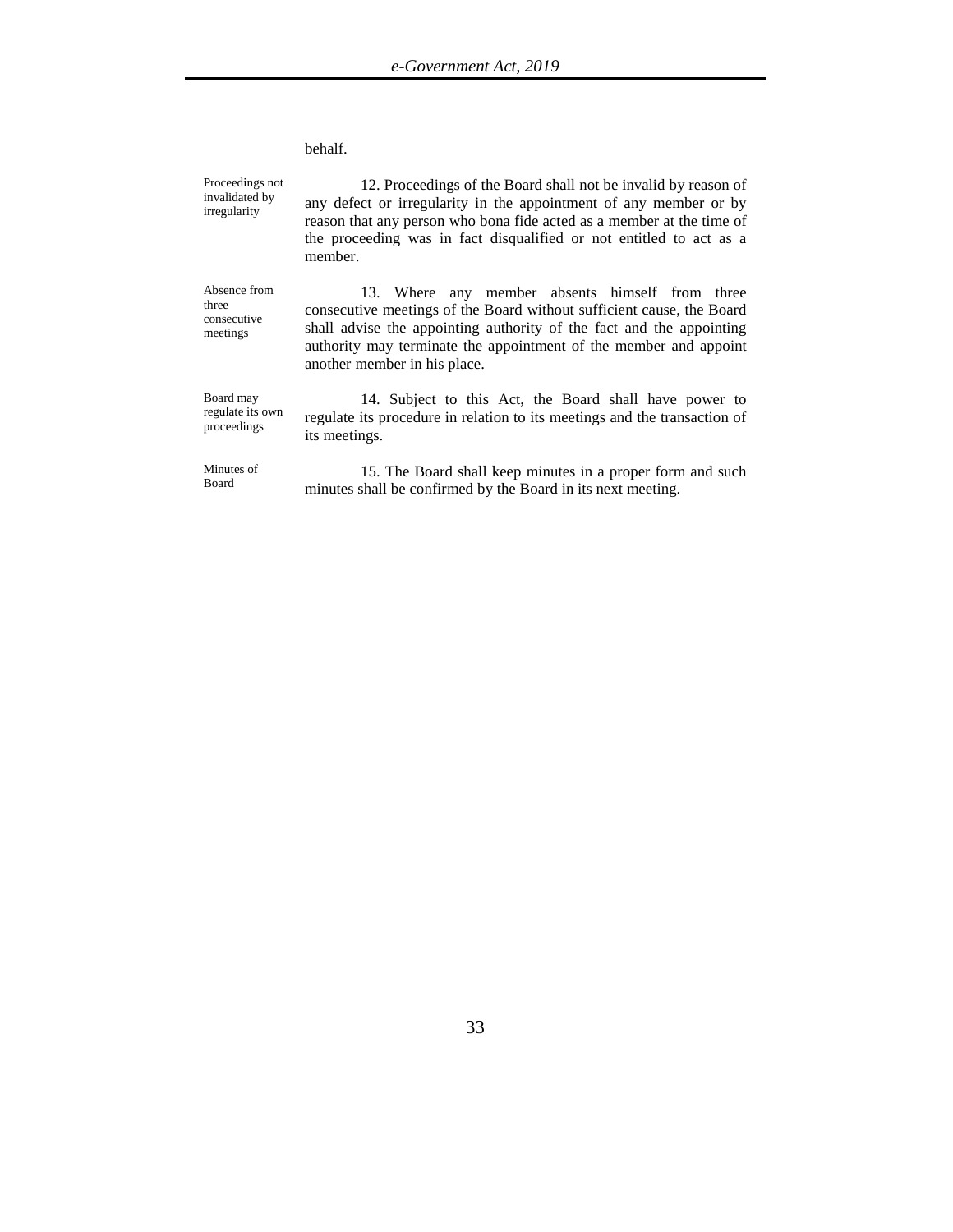## **OBJECTS AND REASONS** \_\_\_\_\_\_\_\_\_\_\_\_

\_\_\_\_\_\_\_\_\_\_\_\_

The Bill intends to provide for an enactment of the e-Government Act, 2019 with a view to establishing e-Government Authority which shall be a body corporate mandated to coordinate, oversee and promote e-Government initiatives and enforcement of e-Government related policies, laws, regulations, standards and guidelines in public institutions and other matters connected thereto.

## The Bill is divided into XI Parts.

Part I contains preliminary provisions which include short title, commencement date, application and interpretation of various terms and phrases used in the Bill.

Part II contains provisions relating to the establishment of the e-Government Authority, objectives of the Authority, powers and functions of the Authority.

Part III provides for the administration provisions. It covers provisions relating to the establishment and functions of the Board, powers of the Board to appoint committees, observance of impartiality and matters relating to conflict of interest. Some of the Board's functions are to provide strategic guidance, formulate policies for the operation and management of the Authority, and approve work plan, annual budget and reports. Further, the Board is expected to conduct general oversight, secure and ensure efficient use of resources. The Chairman of the Board will be appointed by the President whereas Board members will be appointed by the Minister. Furthermore, the Part contains provisions relating to the appointment of the Director General and employees of the Authority.

Part IV provides for the management and operations of e-Government. It proposes to establish various committees that will facilitate management and operations of e-Government. Such committees include the National e-Government Steering Committees, e-Government Technical Committee and Institutional ICT Steering Committee. The committees will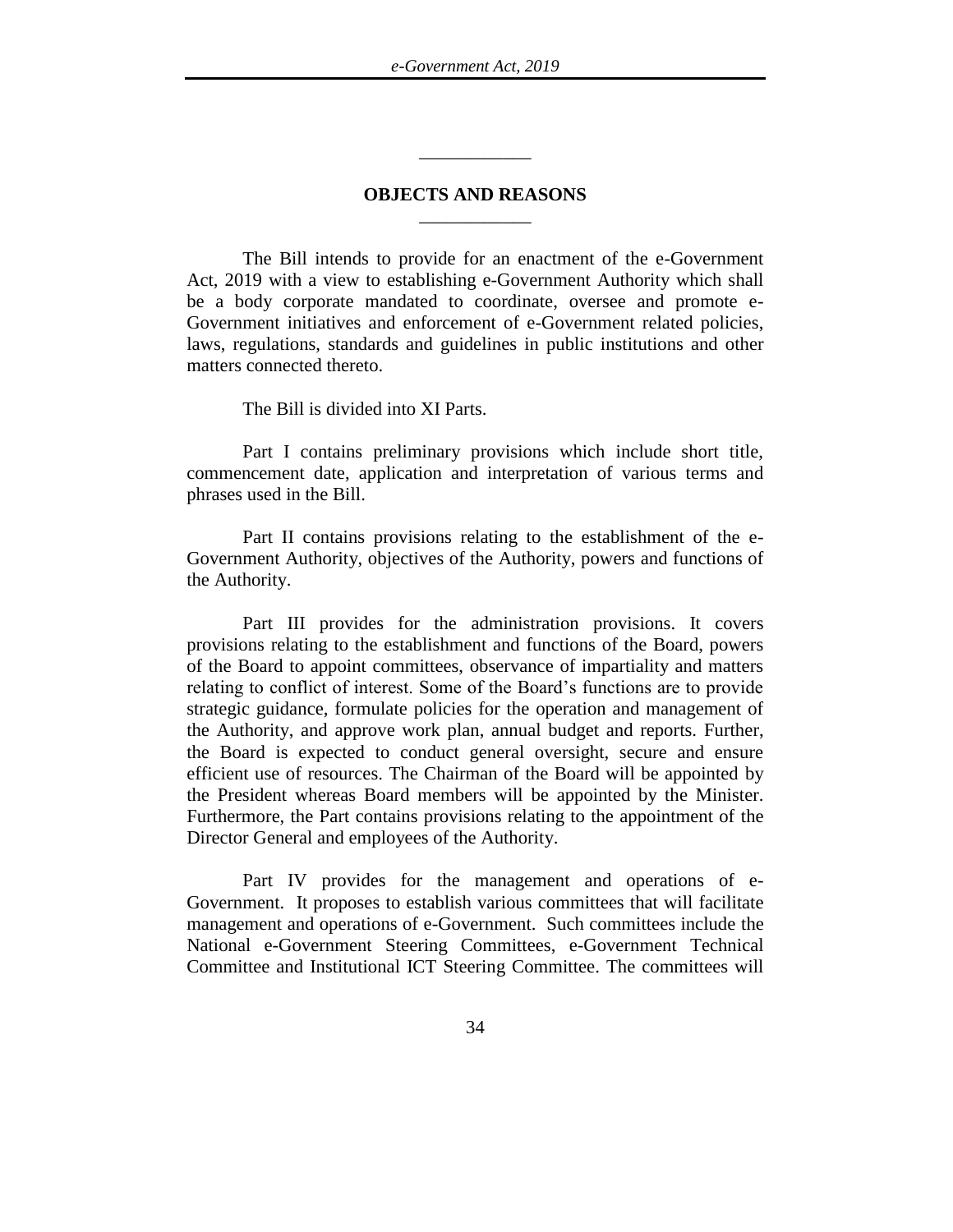be key organs for providing guidance, technical and institutional support for the Authority.

Part V sets up e-Government Infrastructure and systems. The provisions intend to ensure that all public institutions use approved infrastructure and systems for efficient and effective communication within the Government. In order to achieve this, Part V specifies basic requirements and standards of infrastructure and systems that a public institution should put in place to facilitate smooth and efficient e-Government services.

Part VI contains provisions relating to e-Government services. It empowers the Minister to prescribe guidelines that sets out conditions for acceptability of electronic transactions which is a key component for delivery of efficient and effective e-Government services. Further to that, Part VI sets out basic standards for which every public institution should abide to for proper delivery of e-Government services. Such standards include putting in place business processes and systems that will ensure availability and reliability of e-Government services to the public.

Part VII contains provision relating to e-Government security. It contains provisions for establishment of Government security operation center, ICT security governance and management. The Part further provides for ICT security operations, security of ICT assets, identity and access management, ICT security incident management, information systems continuity management, information systems acquisition, development and maintenance, human resources security, physical and environmental security and ICT security compliance and audit**.** 

Part VIII contains provisions relating to Electronic Data Management considering data as an asset, creation of data and its access and availability, data sharing and integration, data ownership and data standards.

Part IX provides for financial provisions. It contains provisions relating to funds of the Authority, application of revenue, financial year, budget, accounts and audit and annual report. The Authority is required to prepare annual report for each financial year and submit it to the Minister who shall lay the report before the National Assembly.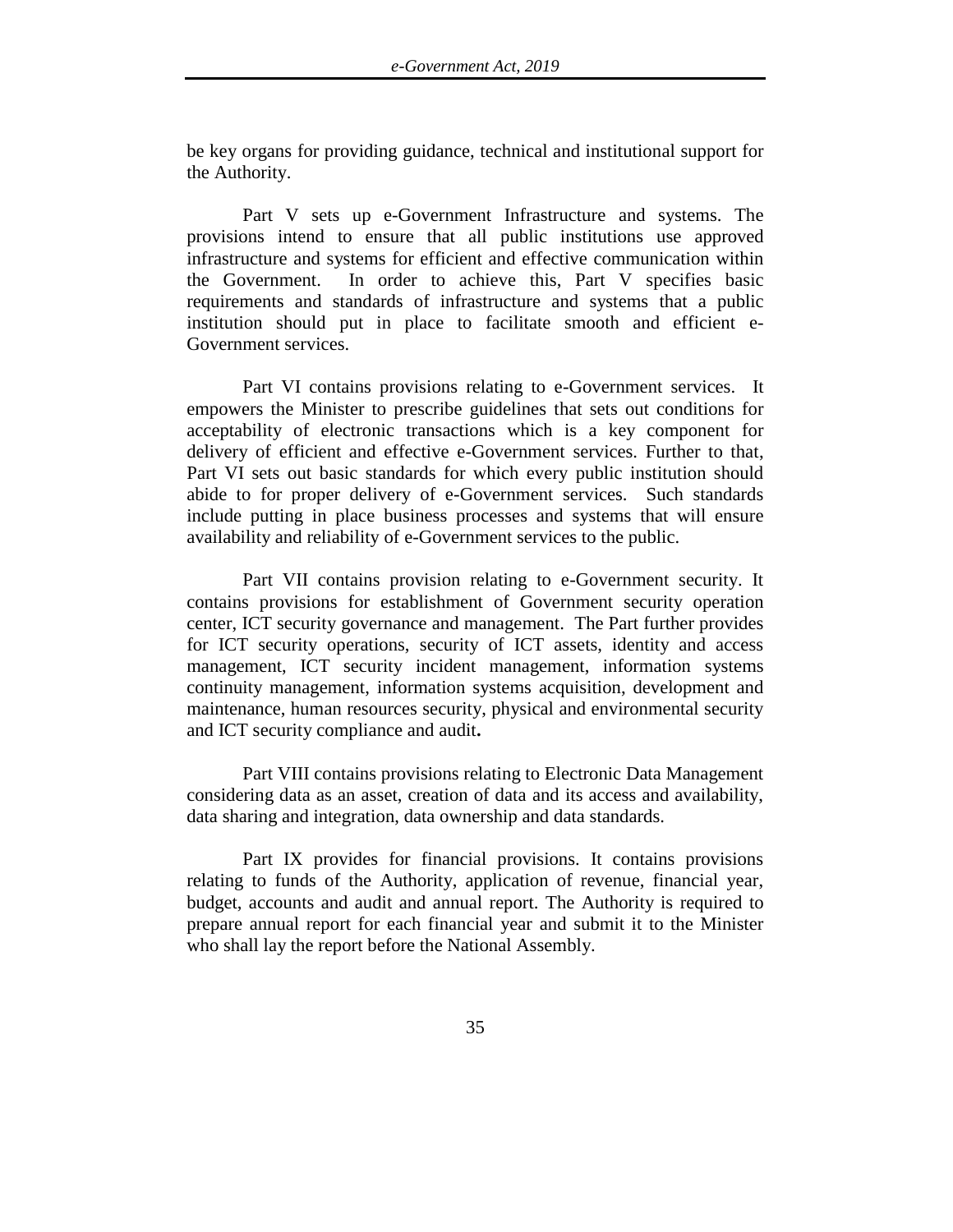Part X contains general provisions which include compliance orders, power to make rules and declarations, general penalty, compounding of offences and power to make regulations.

Part XI of the Bill proposes for consequential amendments to the Electronic Transaction Act, Cap. 442 for purpose of aligning it with the provisions of the new Act.

## MADHUMUNI NA SABABU \_\_\_\_\_\_\_\_

**\_\_\_\_\_\_\_\_**

Muswada huu unapendekeza kutungwa kwa Sheria ya Serikali Mtandao ya mwaka 2019, kwa lengo la kuanzisha Mamlaka ya Serikali Mtandao ambayo itakuwa na mamlaka ya kuratibu, kusimamia na kuendeleza serikali mtandao, pamoja na utekelezaji wa sera, sheria, kanuni, viwango na miongozo katika taasisi za umma na mambo mengine yanayoshabihiana na hayo.

Muswada huu umegawanyika katika Sehemu Kumi na Moja.

Sehemu ya Kwanza inahusu masharti ya utangulizi ambayo yanajumuisha jina la Muswada, tarehe ya kuanza kutumika kwa sheria, matumizi na tafsiri ya maneno na misemo mbalimbali iliyotumika katika Muswada pendekezwa.

Sehemu ya Pili ya Muswada inahusu kuanzishwa kwa mamlaka ya Serikali Mtandao, madhumuni yake, madaraka pamoja na majukumu ya Mamlaka husika.

Sehemu ya Tatu ya Muswada inaweka masharti kuhusu masuala ya utawala ambayo yanajumuisha kuanzishwa kwa Bodi na majukumu yake, mamlaka ya Bodi ya kuanzisha kamati mbalimbali, umuhimu wa kuzingatia usawa wa jinsia katika uteuzi wa wajumbe wa Bodi na masuala yanayohusu mgongano wa maslahi. Baadhi ya majukumu ya Bodi yaliyoainishwa ni kutoa miongozo ya kimkakati na ni sera kwa ajili ya uendeshaji na usimamizi wa Mamlaka, kuidhinisha mpango kazi, bajeti na ripoti za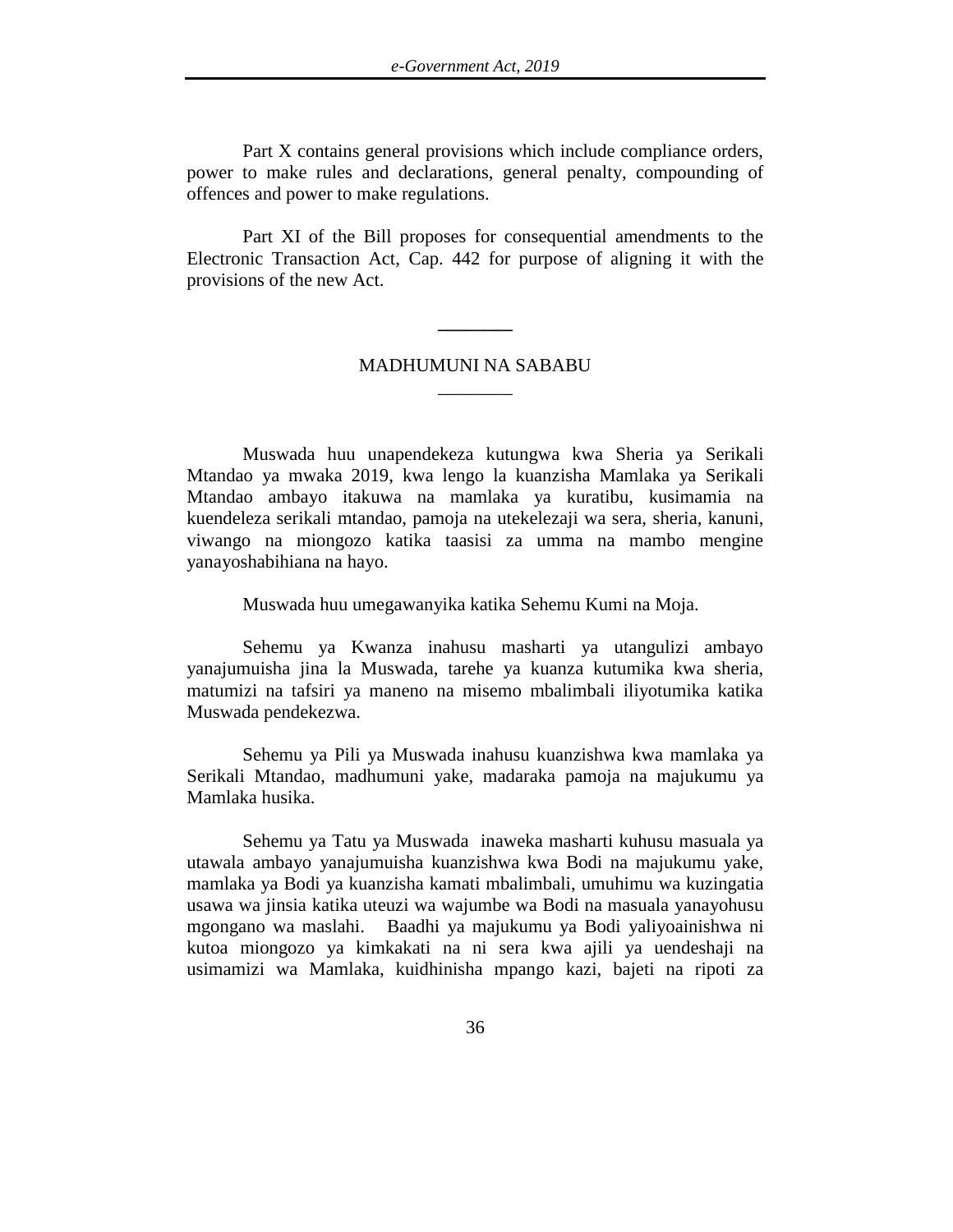mwaka. Vilevile, Sehemu hii inaipa Bodi jukumu la kufanya uangalizi wa jumla, kulinda na kuhakikisha matumizi sahihi ya rasilimali.

Sehemu ya Nne ya Muswada inahusu usimamizi na uendeshai wa Serikali mtandao. Inapendekezwa kuwepo kwa kamati mbalimbali zitakazokuwa zinatoa miongozo na kusaidia Mamlaka katika usimamizi na uendeshaji wa Serikali Matandao. Kamati hizo ni pamoja na Kamati ya Kitaifa ya Serikali Mtandao, Kamati ya Kitaalamu ya Serikali mtandao na Kamati za kitaasisi.

Sehemu ya Tano ya Muswada inaweka masharti kuhusu kuweka miundombinu na mifumo ya Serikali mtandao. Masharti hayo yanalenga kuhakikisha kuwa taasisi zote za Umma zinatumia miundombinu na mifumo yenye ubora na ufanisi unaokubalika kwa ajili ya mawasiliano ya kiserikali. Ili kufikia lengo hilo sehemu hii ya Tano inaweka matakwa ya msingi pamoja na viwango vya ubora vya miundombinu na mifumo ambayo taasisi ya umma inapasawa kuwa nayo ili kuwa na huduma za Serikali mtandao zenye ufanisi.

Sehemu ya Sita ya Muswada inaweka masharti yanayohusu huduma za Serikali mtandao. Sehemu hii inampa mamlaka Waziri ya kutoa miongozo, kuweka masharti yanahusu miamala ya kielektroniki ambayo ni kiungo cha muhimu katika utoaji wa huduma ya Serikali mtandao bora na yenye ufanisi. Aidha, pamoja na hilo, sehemu hii inaainisha mambo ya msingi ambayo kila taasisi ya umma inapaswa kuzingatia ili huduma za Serikali mtandao zitolewe kwa ufanisi. Viwango hivyo vya ubora vinajumuisha michango na mifumo ya kibiashara itakayohakikisha kuwa kuna upatikanaji na uhakiki wa huduma za Serikali mtandao kwa umma.

Sehemu ya Saba ya Muswada inahusu usalama wa Serikali mtandao. Ina vifungu vinavyoanzisha kituo cha uendeshaji wa shughuli za kiusalama za Serikali, utawala na menejimeti ya usalama wa TEHAMA, utendaji wa kiusalama wa TEHAMA, usalama wa mali na utambulisho wa TEHAMA na usimamizi wa uingiaji kwenye TEHAMA, udhibiti wa matukio ya kiusalama ya TEHAMA, usimamizi endelevu wa mifumo ya habari, uchukuaji wa mifumo ya habari, maendeleo na ukarabati, usalama wa rasilimali watu, usalama wa mazingira na kukidhi matakwa ya usalama wa TEHAMA na ukaguzi.